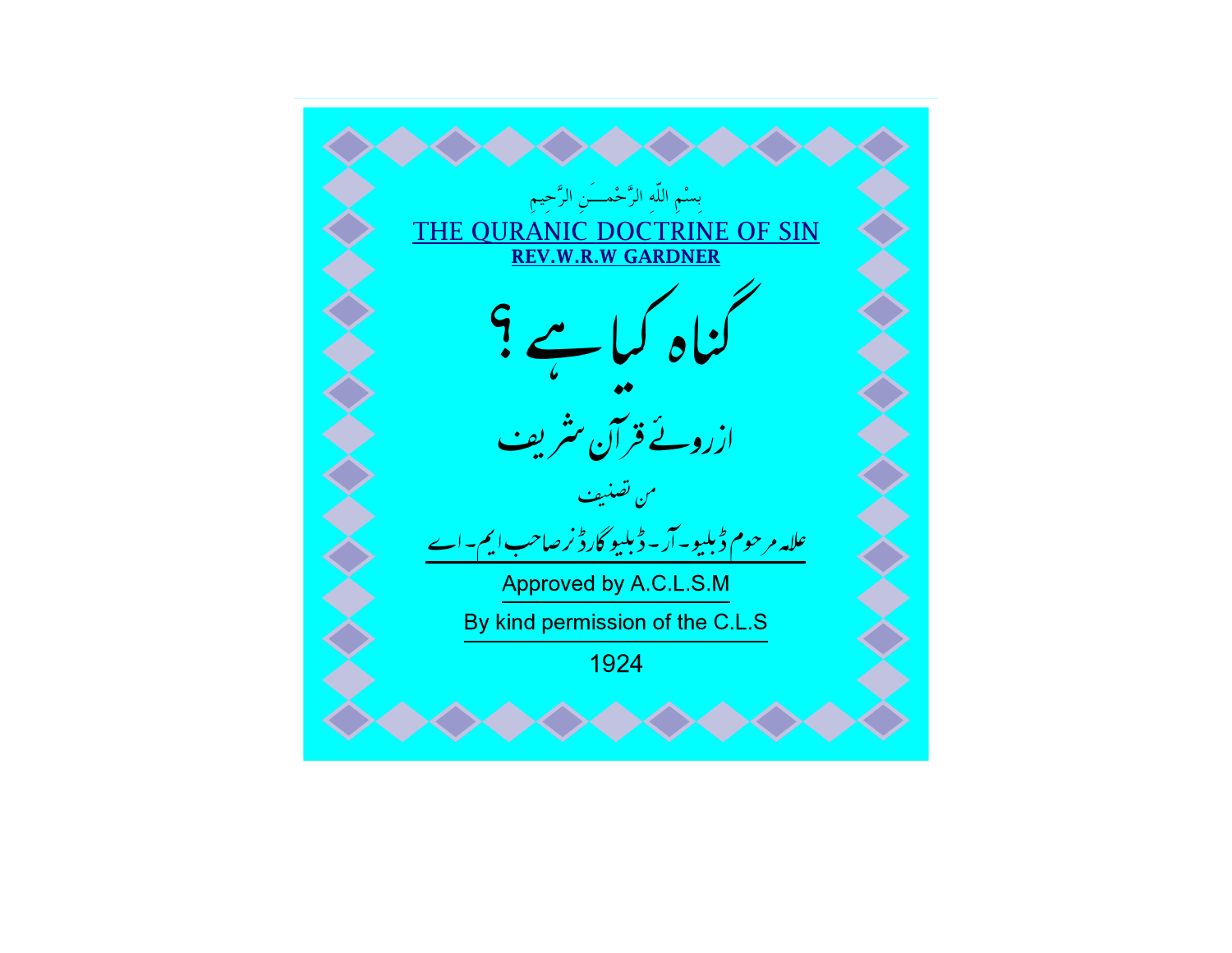بھی مراد ہوسکتی بیں حوضدا کسی انسان کی آزمائش کی خاطر اس پروارد کرتا ہے۔ چنانچہ لکھا ہے کہ " اور ہم نے ان کو گروہ گروہ کرکے ملک میں پراگندہ کردیا۔ ان میں سے بعض نو نیک تھے۔ اور بعض نیک نہیں تھے۔اور ہم نےان کوسکھ اور دکھ (السیات) سےآزما پا تاکہ بہ رحوع لائیں"۔2\* 1\* مقابله كروسوره 65آيت 47 - سوره 35آيت 11 اور سوره 42آيت 38 -2\* سورہ اعراف آیت 167۔ اس لفظ سے سمزا بھی مراد ہو تی ہے حوضدا کسی آدمی کی تنبیہ کے لئے بھیجتا ہے حواہ اس د نیا

میں مصیبت وآفت ہو یاعاقبت میں د کھ اور ابدی عذاب ہو۔ چنانچہ بہ لکھاہے " اور حب لوگوں کو ہم راحت چکھادیتے ہیں تووہ اس سے خوش ہوتے ہیں۔ اور اگر ان کے بدلے میں حوپہلے اپنے ہاتھوں کرچکے ہیں ان پروبال آجائے تو بس وہ آس نوڑ بیٹھتے ہیں " 1\* برعکس اس کےعاقبت کی سمزا کے <sup>لئے</sup> بھی بیہ لفظ<sup>5</sup>یاہے کہ حبو بدیاں انہوں نے کی ہی وہ ان کے سامنے آٹھڑ<sup>ی</sup>ی ہوں گی۔" جیسے *جیسے عم*ل یہ لوگ کرتے رہے ان کی برائیاں ان پرظاہر ہوجائیں گی۔" 2\* اس لفظ میں حوطاص خبال مستتر ہے وہ د کھ یامصیبت ہے حورفتار زمانہ میں کال ،خشک سالی یاوبا یا شخصی دشمنوں کے وسیلے یا براہ راست خدا کی طرف سے آزمانے پاسمزا دینے کی خاطر دار ہوں ۔ اور اس تصور کے ساتھ یہ خیال بھی ملحق ہے کہ آدمی کی امیدیں اور توقع پوری نہیں ہوئیں۔ اسے سِلالی کی امید اور انتظار تھی لیکن دیکھو بدی حاصل ہو ئی۔ فعل سآء کا استعمال بھی ایسا ہی ہے۔ اس سےآدمیوں کی ایسی بدی اور احمق پن ظاہر ہوتا ہے کہ حس کے ذریعے ان کی سِلائی سٰہیں بلکہ برائی ہوتی ہے 3\* یاان کی رائے اور عقل کی نادا فی مرا ہے حب وہ کوئی علط نتیجہ لکالتے ہیں۔

1\* سوره روم 33-35 مقا بله كرو 33-113، 4-8، 7-92, 93, 13-71، 27-84، 84 هوعنيره <sup>2\*</sup> سورہ الجاشیہ 25۔32مقابلہ کرو 10۔28اور 16۔36اور 40۔9 سے۔ 3\*سوره 5آيت100 اور سوره 9آيت 9-چنانچہِ بہ حم**مہ آتا ہے" اور ان میں سے اکثر تو برا کررہے ہیں"۔ 1 \*** 

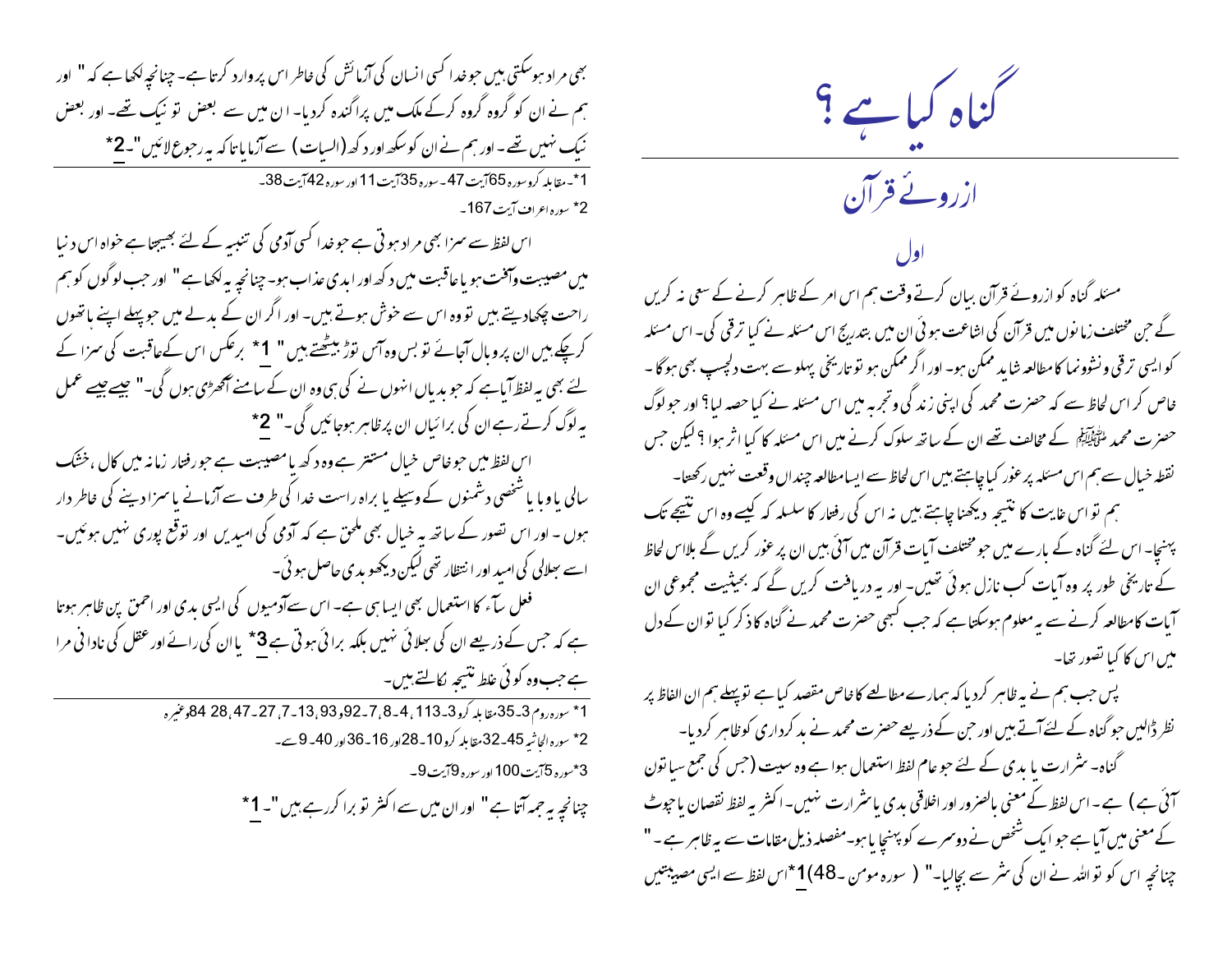کے دو نوں سمرے اور اوائل شب نماز پڑھا کرو کیونکہ نیکباں گناہوں کو دور کردیتی ہیں " 2\* یہ تصور کہ نیکیاں گناہوں کو دور کردیتی ہیں تحچیہ بدل کر یہ مسئلہ بن گیا کہ نیکیوں کے ذریعہ ایماندار کو گناہوں کی معافی حاصل ہوجا تی ہے۔ 1\* سورہ نحل<sup>35</sup>تا<sup>36</sup>آیت <sup>2\*</sup> سورہ ہود<sup>116</sup>آیت بعض مقامات میں یہ امتیاز بھی کیا گیا ہے کہ بعض بدیاں حو السیات کھلاتی ہیں ان کبیرہ

گناہوں سے متفرق بیں حن سے توبہ کرنالازمی ہے ور نہ خدا ان کومعاف نہ کرے گا- چنانچہ یہ لکھا ہے کہ " حبن سے تم کو منع کیا جاتا ہے اگر تم ان میں سے بڑے بڑے گناہوں سے بچتے رہو گے تو ہم تہارے (جیوٹے جیوٹے) قصور (سیات) محو کردیں گے" (سورہ نسا35آیت، نیز دیکھوسورہ 35 آیت 37سے 46 اور سورہ بقرہ آیت 273)۔

گناہ کے لئے حبودوسمر الفظ آیا ہےوہ ذنب ہے لغت کے لحاظ سےاس لفظ کے بیہ معنی بیں کہ گسی کو پیٹھ پیچھے سے آن کر نقصان پہنچائیں یااس پر حملہ کریں۔ بعذ ازاں اس کے معنی عام ہوگئے ۔ اگر ہمارے کسی فعل سے کسی کوایسا نقصان پہنچے تو یہ قصور ذیب کھلایا۔ البتہ اس کا ذکر قرآن میں پایا <sup>من</sup>ہیں جاتا کہ کیسے یہ لفظ اپنے لعوی معنی سے گذر کر اس عام معنی میں مستعمل ہونے لگا۔ حصرت محمد نے اس لفظ کو محص حرم پا گناہ کے معنی میں لیا ۔اگرچہ پہ لفظ مختلف اور بہت افعال پر حاوی ہو تو بھی اس میں بیہ خیال پا پاجاتاہے کہ اس فعل میں اخلاقی گناہ تھا۔ عام معنی کی پہ مثال ہے "اپنے بندوں کے آیت 18سے ) نیز دیکھو " اللہ کی رحمت سے نا امید نہ ہو۔ کیونکہ اللہ تمام گناہوں کومعاف فرماتا

ذ نب میں ایسے اخلاقی قصور داخل بیں حن میں انسان اپنے ادائے فرص میں قاصر رہا۔ گووہ گسی حکم کی خلاف ورزی نہ ہو نو بھی وہ قابل حرم ہیں۔مثلاً بہ لفظ اس آیت میں اس معنی میں آیا۔ "صبر " کر بے ننگ خدا کاوعدہ برحق ہے - اور اپنے گناہوں ( ذَ نبک) کی معافی مانگٹارہ -" ( سورہ مومن 57 آیت) اس آیت کی تفسیر میں مفسروں نے بہ لکھا کہ حن گناہوں کا یہاں ذکر ہے وہ ہہ ہے کہ

لفظ السیات اخلاقی بدی کے ظاہر کرنے کے لئے بھی آیاہے۔ جس کی وجہ سے د کھ مصیبت یاسمزا نازل ہوتی ہے ۔ایسے جملے میں 2\* اور جیسے جیسے عمل کرتے رہے ہیں ان کی خرابیاں ان پر ظاہر ہوجائیں گی" طبعی بدی سے اخلاقی بدی کے معنی کی طرف رحبوع کرنے کا زمانہ پایاجاتا ہے ۔ پھر بھی لفظ کے اصلی معنی ایسے حملوں میں لگے رہتے ہیں "واقعی بات تو بہ ہے کہ حس نے پلے باندھی (کھائی ) برائی اور اپنے گناہ کے بھیر میں آگیا۔ تو ایسے ہی لوگ دوزخی بیں" 3\* یا "حن لوگوں نے برے کام کئے (کھائے) توبرا ٹی کا بدلہ ویسی ہیں " ( برائی ) 4\* لفظ کے معنی کی یہ تبدیلی اس وقت مکمل ہو گئی جب کسب کی جگہ ( کمایا) لفظ عمل (کیا ) استعمال ہونے لگا۔ " حبوبرے کام کرتا ہے کہ تواس کوویسی ہی بدلہ ملے گا" 5\* " اللہ ان لوگوں کی توبہ (قبول ) نہیں کرتاحو( عمر بھر ) برے کام کرتے رہے بہاں تک کہ ان میں سے جب کسی کے سامنے موت آٹھڑی ہو تو لگے گھنے کہ اب میری نوبہ " 6\* یا ہہ" اور حولوگ گناہوں کے مرتکب ہوئے پھر اس کے بعد نوبہ کی اور ایمان

> <sup>45</sup> سوره موس<sup>40</sup>آیت <sup>6\*</sup> سوره نساء 22آیت سوره الاعرا**ف 1**52آیت

گھر آخر تک یہ خیال باقی رہتا ہے کہ حبو فعل لفظ السیات سے ظاہر کیاجاتا ہے گووہ اخلاقی طور پر بد ہولیکن بذاتہ اس لفظ میں ایسی بدی کا ذکر ہے جس کے ذریعہ وہ اپنے تیئں نقصان پہنچاتا یا اپنےمفاد کے خلاف عمل کرتاہے - بہ نسبت اس بدی کے حبوالہٰی سٹریعت کے خلاف ورزی یا خدا کے احکام ومرضی کے خلاف ہے ۔اس لئے یہ حمہ آیا " حبولوگ ان سے پہلے ہو گذرے ہیں انہوں نے بھی ایسا ہی کیااور خدا نے ان پر ظلم نہیں کیا- بلکہ وہ اپنے اوپر آپ ظلم کرتے رہے - انجام یہ ہوا کہ ان کے عملوں کے برے نتیجے ان کوملے" 1\* ۔

ان بد کاموں (السیات ) کے بالمقابل نیک کام ( المحسنات ) بیں اور حصرت محمد نے یہ مانا کہ نیک کاموں کی عادت اور دل وعقل کی کیفیت حوان نیک اعمال کے ذریعے سے پیدا ہوتی ہے ایسی طاقت ہے جس سے گناہ کی آزمائش پر غالب آنے میں ایماندار کومدد ملتی ہے ۔ دینداری کی دعااور دعا کی روح کے ذریعے ارادے ہیں حواستقلال پید امہوجاتاہے اس سے اس کی تسٹریح ہو تی ہے۔" دن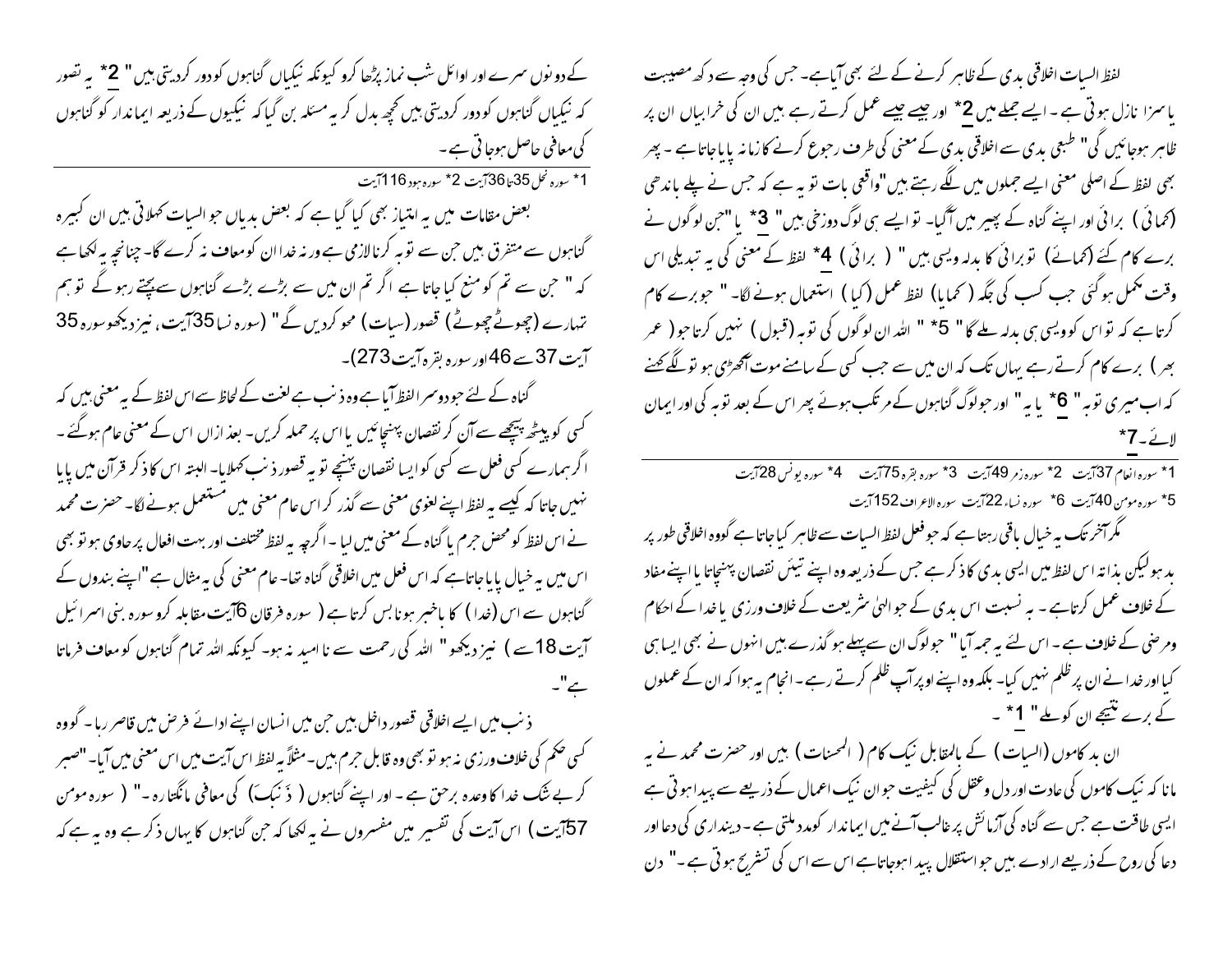46 سورہ آل عمران آیت 71 سورہ النساء آیت 3 اور 29 ایماندار یوم الحساب کو یہ اقرار کرتے بين)-الغرض ہر طرح کی بے ایمانی اور بے ایمانی کے سارے کاموں کے لئے یہ لفظ ذنب آیا تبیسرا لفظ حبو گناہ کے لئے آتا ہے وہ خطا ہے یاحبولفظ اس سے مشتتن بیں۔ اس لفظ کے ماخذ کے معنی بیں نشانہ خطا کرنا۔یعنی کسی شئے کو نشانہ بنانا۔لیکن ٹھیک نشانہ تک نہ پہنچنا- یہ لفظ ایسے ناروافعل کے لئے بھی آتا ہے حبوسہواؐ کسی سے سمر زد ہو۔ مثلاً بہ لکھا ہے کہ " کسی مسلمان کوروا نہیں کہ مسلمان کو مار ڈالے مگر علطی سے (خطاءً) (سورہ نسا 94 آیت ) الغرص اس میں وہ سارے ناروافعال داخل ہیں جن کا ارتکاب نیک نیتی سے دانستہ ہوا ہو۔ اس کا بہ استعمال بھی ہے " تم سے اس میں بھول حیوک ہوجائے نواس میں تم پر کحچھ گناہ نہیں۔مگرباں دل سے ارادہ کرکے ایسا کرو" ( نوالبتہ گناہ کی بات ہے ) (سورہ احرٰاب 5آیت)اس فعل میں حرم بہ ہے کہ اگر بہ ناراوفعل دانستہ عمداً ہوجائے۔ پس اس لفظ سے ایسا ناروافعل بھی مراد ہے حودانستہ یا علفت سے سمرزد ہو۔ " اے ہمارے پرورد گار اگرہم بھول جائیں یاجوک جائیں توہم کو نہ پکڑ" (سورہ بقرہ آیت286)۔

عام طور پر ہہ تصور صریح ہے کہ بد اعمال بے ایما فی سے صادر ہوتے ہیں۔اس کا کحچھ مضائقہ <sup>من</sup>بیں کہ وہ بے ایمانی نادا نی سے تھی یا بلا نادا نی - چنانچہ ایمان لانے سے پہلے ابراہیم کی بت پرستی کے لئے یہ لفظ آیا ہے (سورہ الشعراء آیت 82 بمقابلہ سورہ بقرہ آیت 75) اور فرعون کے جادو گروں کے گناہ کے لئے بھی جنہوں نے جان بوجھ کر گناہ کیا(سورہ الشعراآیت 51اور سورہ طہ آیت 75)۔ گھر حرم پا گناہ کا نصور بہت آسا فی سے اس لفظ میں آگیا اور اس لئے پہ لفظ تقریباً انہی معنوں میں استعمال ہوسکتا ہے جن میں کہ لفظ ذنب ہوتا ہے ۔ چنانچہ سورہ بنی اسرائیل آیت 33 میں آیاہے۔"افلاس کے ڈر سے اپنی اولاد کو قتل نہ کرو- ان کو اور تم کو ہم ہی روزی دیتے ہیں۔ اولاد کا جان سے مار نا بڑا ہجاری (خطاءً کبیراً) گناہ ہے۔"

حرم ذنب کے ارتکاب سے آدمی گنہگار (خاطی ) ہوجاتاہے چنانچہ یعقوب کے بیٹوں نے یوں کہا" اباجان ہمارے گناہ (ذیوب)معاف کرآئے بے شک ہم ہی گناہ گار (خاطئین ) ہیں (سور ہ کافروں کےدڑ سے حقیقی دین کے پھیلانے میں عنفلت یا سستی کرنا۔ اس لفظ کے معنی میں یہ وسعت آکئی۔ الغرض حبوفعل ذ نب کھلاتاہے وہ اخلاقی بدی ہے۔

خدا کے مکاشفے پر ایمان نہ لاکر حن لوگوں نے بے دینی ظاہر کی - یا خدا نے حبو تقاصا کیا تھا اس کی عمادت اور اطاعت کی جائے حبن لوگوں نے اس کو حقیر جانا- یا جنہوں نے اس کے رسولوں کی تعلیم کالحاظ نہ کیا۔ ایسے سارے افعال کے لئے لفظ ذ نب استعمال ہوا ہے ۔ مثلاً " تو ہم نےان سب کوان کے گناہ (ذ نب ) میں دھر پکڑا" (سورہ عنکبوت آیت 39) نیز مقابلہ کرو فرعون بامان اور قاروں وعنیرہ سے ) " ان کے پرورد گار نے ان کے گناہ کے بدلے ( ذنب ) ان پر بلا کت لانازل کی " (سورہ شمس 14 آیت بمقابلہ شمود 3-9 + 6 - 6 + 7 سورہ 98آیت 8اور 56و57 سورہ 40 22آیت) .

یہ لفظ سارے مخرب اخلاق افعال پر مشتمل ہے ۔ یعنی حبو فعل خدا کے مقر کردہ قا نون یا ا نتظام کے خلاف ہو۔ حواہ اس کی نسبت صریح صحم ملا ہو۔ پاطبعی سثر یعت کے وسیلے انسان کے دل وضمير پر ثبت ہو۔ چنانچہ بہ آیا ہے "حب کوئی بے حیا ئی کا کام کر بیٹھتے ہیں یااپنا نقصان کرلیتے ہیں توخدا کو یاد کرکے اپنے گناہوں (ذیوب) کی معافی ما<u>نگنے لگتے</u> ہیں ( سورہ یوسف 1297یت ) یا " تو اپنے گناہ کی (ذنب ) معافی مانگ" ( سور ہ یوسف 29 آیت دیکھو فوطیفار کی بیوی ) " اے میرے ذمے قبطیوں کا ایک (ذنب) حرم بھی ہے ( سورہ شعرا13 آیت موسیٰ کے خلاف قتل کا گناه) نیز مقابله کروسوره التکویر آیت9)۔

عام معنی میں پہ لفظ سارے قصوروں حرموں اور گناہوں پر حاوی ہے ۔ حواہ وہ مجرما نہ عفلت کا نتیجہ ہوں یا عرور ۔ گساخی اور تحروی کاجیسا کہ خدا سے غافل رہنے اور ایسی زندگی د نیوی زندگی بسر کرتے ہیں جس میں خدا اور اس کے احکام کانحچھ لحاظ نہیں کیا جاتا۔ حصرت محمد کے گناہوں کے لئے بھی بہ لفظ استعمال ہوا ہے کہ " خدا نے تیرے اگلے اور پیچھلے گناہ بخش دیئے ۔" (سورہ فتیح 12یت) یا " یخشْ " ۔مفصلہ ذیل آیات میں بھی بہ الفاظ اسی وسیع معنی میں مستعمل ہوا ہے " اپنے گناہوں (ذیب) کی معافی مانگتارہ- اور ایمان والے مر دوں اور ایمان والی عور توں کے لئے ( سورہ محمد آیت 21) " ہم اپنے گناہوں کا اقرار کرتے ہیں " ( سورہ مومن 11 آیت نیز سورہ الملک آیت 11 اور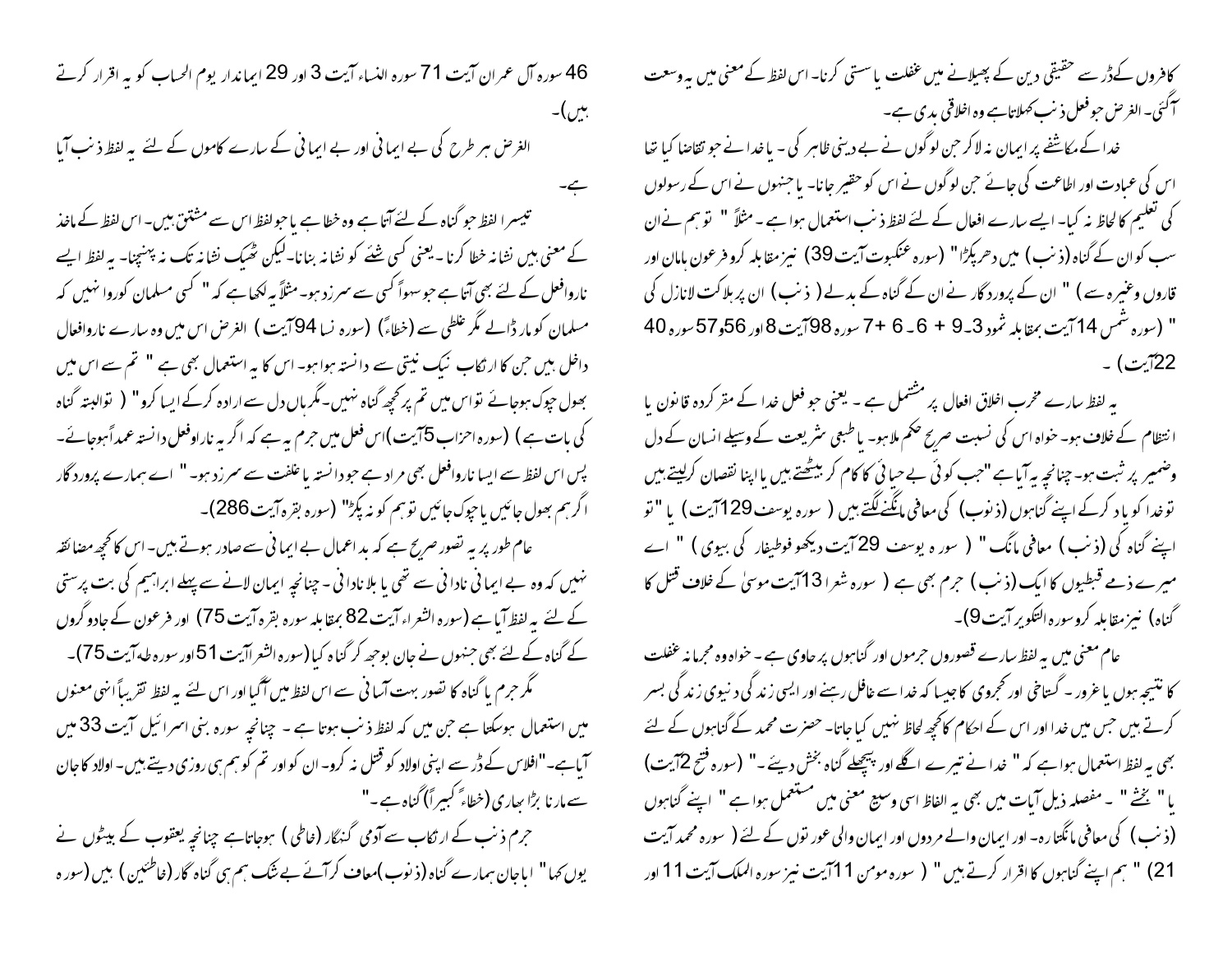ایک دوسمرے سے بدظنی یا بد حواہی اور بہ خیال حواہ ظاہر میں یا باطن میں کہ انہوں نے ناحق کیا ہے اس امر کے لئے آمادہ کرتاہے کہ اس ساری بدی کا بدلہ دیا جائے-خاص کر جب پہ خیال ہو کہ وہ بدی حنود اس کے ساتھ ہو ئی یا اس کے حقوق تلف ہوجائے۔ایسی بدظنی سے کہ فلاں کس نے مجھے نقصان پہنچایا یامجھ سے بدی کی حالانکہ اس نے ایسا نہیں کیاحوا نتقام یا بدلہ لباجاتاہے وہ بھی اثم کھلاتا ہے ۔ جنانچہ بہ لکھا ہے " نیکی اور پر ہمیز گاری ( کے کاموں ) میں ایک دوسرے کے مدد گار ہوجایا کرو۔ اور گناہ (اثم ) اور زیاد تی کے کاموں میں ایک دوسمرے کے مدد گار نہ بنو" (سورہ مائدہ آیت 3)۔ اور پھر یہ "وہی تم ہو کہ اپنوں کومارتے اور نیز اپنوں میں سے کحچھ لوگوں کے مقابلے میں ناحق (اثم ) اور زبردستی سے ایک دوسرے کے مدد گار بن کے ان کو ان کے شہروں سے دیس كالاديتے ہو۔" (سورہ بقرہ آيت79)۔

یہ ممکن ہے کہ آدمی کسی سے ناحق کرے یا اسے نقصان پہنچائے لیکن انتقام کی راہ سے نہیں بلکہ کسی دیگر عرص سے۔اس لئے اس وسیع معنی میں بھی بہ لفظ استعمال ہوا کہ کسی نے کسی سے بے انصافی یا بدی کی اور ایسے فعل میں حبو بدی تھی اس کا اظہار اسی لفظ کے ذریعے سے کیا گیا۔اس کی مثال سورہ نساء آیت 112 میں ملتی ہے " حبوشخص کسی خطا پا گناہ (اثم ) کا مرتکب ہو۔ پھر وہ اپنے قصور کو کسی بے گناہ پر تھوپ دے نواس نے بہتان اور گناہ صرح (اثما) کا بوجھ اپنی گردن پر ) لادا "۔ یا یہ " اور حبولوگ مسلمان مردوں اور مسلمان عور نوں کو بے اس کے کہ انہوں نے قصور کیا ہو (ناحق کیاہو ناحق کی تہمت لگا کر ) ایذادیتے بیں تو(وہ جھوٹ) طوفان اور صریح گناہ (اثما) کا بوجھہ اپنی گردن پر) کیتے ہیں " (سورہ احزاب آیت58)۔

اب بہ ظاہر ہے کہ یہ لفظ اس معنی میں آنے لگا کہ کسی دوسمرے سے بے انصافی کی یااس کو نقصان پہنچایا - اور ایک قدم آگے بڑھ کر بہ معنی ہوئے - ایسا ناروافعل حس سے آدمی کو خود نقصان بينيچ - جنانچه اسي معني ميں به لفظ سوره نساء آيت 4 اور 111 اور سوره بقره آيت 216ميں مستعمل ہوا۔ "حبوشخص کسی بدی (اثماً) کاار نکاب کرتا ہے تووہ اس کے ارتکاب سے اپنی ہی خرا بی کرتا ہے تجھ سے سٹراب اور حبوبے کے بارے میں دریافت کرتے ہیں تو کہ دے کہ دو نوں میں بڑا گناہ (اثماً) ہے اور لوگوں کے فائدے بھی بیں مگر ان کے فائدے سے ان کا گناہ (اشھما بڑھ کر ہے )۔

یوسف آیت 98) اور فوطیفار نے کہا" اے یوسف اس (بات) کو جانے دو- اور (اے عورت) تواپنے قصور (ذنب) کی معافی مانگ کیون*کہ سر*اسر تیری ہی خطا (خطئین ) تھی" (سورہ یوسف آیت  $(29)$ 

پس بہ لفظ خاطبات گناہ کے لئے عام لفظ ہو گیا اور خاطی گنہگار کے لئے ۔ اور دو نوں الفاظ کا بلا امتیاز استعمال ہو اخواہ وہ ناروفعل سیات ہو یا ذیب ہر خاطی کے لئے یہ صرور نہیں کہ حو فعل بد (اسبات) کام تکب ہو یاذ نب کا برا کام کام (سبات) کیا ہووہ گنہگار (خاطی) ہے۔ ا یک اور لفظ گناہ کے لئے اثم بمعنی قصور بے ایضافی یا حرم آتا ہے اس لفظ میں ابتدائ خیال عنفلت تھاخاص کررفتا گفتار میں۔ اور قطع وضع میں۔ اس لئے سست رفتار ۔لنگڑاتے تھکے ماندے اونٹ کے لئے لفظ آشیم مستعمل ہوا۔ ( عبرانی ڈکشنری گھے فی اس صاحب کی )۔ عربی لفظ کے بھی تقریباً وہی معنی ہیں جو عبرا فی لفظ کے ہیں (آشم ) یعنی (ادائے فرص میں قاصر رہنا اور اس لئے مجرم ہوجانا۔) اس لفظ کے مختلف معنی قرآن میں صاف طور سے آئے ہیں۔ ایک دوسرے کے ساتھ سلوک کرنے میں قصور یا حرم خواہ کوئی فعل شنسیج سرزد نہ ہوا ہو۔ دوسروں کی نسبت بلادصر شک رکھنا یا دوسمروں کی شان میں ناشائستہ خیال رکھنا۔چنانچہ یہ آیا ہے " مسلمانو ( لوگوں کی نسبت ) بہت نَنُک کرنے سے بچے رہو۔ کیونکہ بعض ننُک گناہ (اثم ) ہیں " (سورہ حجرات کی آیت 12) مگر اس قسم کا قصور یا خطاآدمی پر یہ الزام لےآتی ہے کہ حس کی نسبت اس کو ننگ تھااس نے اس سے بدی کی ۔ پس اگر کسی معصوم شخص کے خلاف بدی کا بے بنیاد الزام لگائے۔ تو اس کے لئے بھی یہی لفظ آیا۔ چنانچہ حصرت عائشہ کے خلاف الزام کے لئے یہی لفظ مستعمل ہوا" طوفان اٹھانے والوں میں سے جتنا گناہ ( اثم ) حس نے سمیٹا (اس کی سمزا) بھگتے گا" (سورہ نور آیت 11) ۔اور پھر یہ "اگر تہارا

ارادہ ایک بیوی کو بدل کر اس کی جگہ دوسری بیوی کرنے کا ہو۔ تو گو تم نے پہلی بیوی کا ڈھیر سارا مال دے دیا ہو۔ تاہم اس میں سے تحچھ بھی (واپس ) نہ لینا " کیا کسی قسم کا بہتان لگا کر اور صرح بے جاد (اثم) بات کرکےاپنادیاہوااس سےواپس لیتے ہو" ( سورہ نساءآیت 24)۔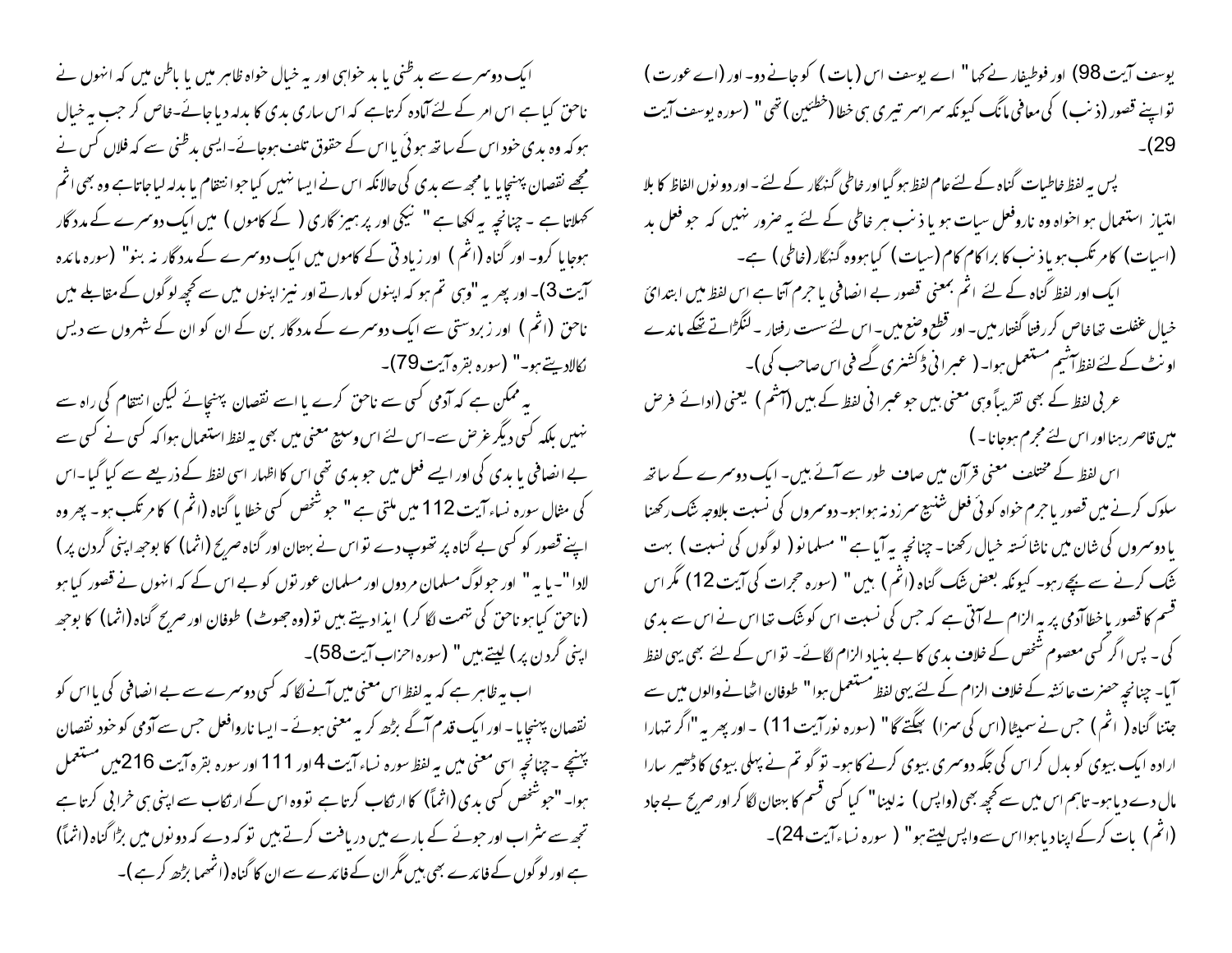بلاآخر بہ لفظ اثم ہر بدی باحرم یا قصور کے لئے مستعمل ہوئے لگا- بابیل نے بہ کھا" میں تو یہ چاہتاہوں کہ تومیرااور اپنا گناہ سمیٹے" (سورہ مائدہ آیت32)۔ اسی لفظ کے استعمال کے قرینے میں کبیرہ اور صغیرہ گناہوں میں امتیاز کیا گیا ہے۔ دیکھو سورہ نجم آیت33)۔"حبو بڑے بڑے گناہوں (کیا ئرالاثم) اور بے حیائی کے کاموں سے بچتے رہتے ہیں۔مگر چھوٹے چھوٹے گناہ (الکھم ) بے نتک تہارے پرورد گار کی مغفرت وسیع ہے ۔"

اس مطالعے کے سلسلے میں کہ گناہ اور بدی کوظاہر کرنے کے لئے قرآن میں کون سے الفاظ استعمال میں آتے ہیں ہم لفظ اعتدا بمعنی حد سے تحاوز کرنالیں گے - بہ لفظ قرآن میں حد سے تحاوز کرنے کے معنی ہی میں آیا ہے ۔ کسی مقررہ حد سے آگے بڑھے جانے کو اعتداکھتے ہیں۔ اکثر مثالوں میں بہ حد کسی تحکم یا الہٰیٰ رسم میں یا ئی جاتی ہے جس کےذریعے انسان کے کاموں پر حدود لگائی گئیں یہ اعتدا انسان کے خلاف ہوسکتا ہے ۔ "ادب والے مہینوں کا معاوضہ ادب والے مہینے ۔۔۔۔ تو حبو تم پر زیاد تی کرے (اعتدٰی) توجیسی زیاد تی (اعتدو) اس نے تم پر کی ویسی ہی زیاد تی تم بھی اس پر کرو۔"( سورہ { بقرہ آیت 190)۔حس فعل کے لئے لفظ اعتدا آیااس میں بذات حود شاید کوئی گناہ یا بدی نہ ہو کیونکہ ایسی حالتوں میں ان کو حد سے تحاوز کرنے کی اجازت ہے ۔ اپنے ہم جنس کے معاملے میں حد سے تحاوز کرنے میں محض مخاصما نہ فعل کی طرف اشارہ ہے ۔وہ فعل آیت مذ کورہ بالا کے مطابق شاید ہے انصافی پر مبنی ہواور اس لئے وہ بد سمجاجائے یاانتقامی ہواس لئے جائزاور راست سمجاجائے۔ اس لئے بہ لفظ مذات حفود کسی اخلاقی بدی یا نیکی کے فعل پر دال نہیں۔صرف اس میں یہ اظہار ہے کہ فلاں فلاں کے درمیان حو عہد تھا اس کے خلاف کیا گیا- یا خدا اور انسان کے درمیان حو رشتہ ہے اس کے خلاف حس رشنے کا فیصلہ خدا کے حکم نے کردیا۔اس کی پروانہیں کہ آیاوہ حکم اخلاق سے علاقہ رکھتا تھا یا رسمیات سے ہوسکتا ہے کہ اس کا تعلق اخلاق سے ہو یا رسمیات سے ۔ اب ہم لفظ جناح کولیں ۔ اس لفظ کے بیہ معنی ہیں صبح روش ورفینار سے بھٹک جانا۔ خواہ بیہ عور نوں کے ساتھ کھانے کھانے سے علاقہ رکھتا ہو یا علیحدہ کھانے سے یا دیگر معاملات میں شائسٹگی وحیا

اس لفظ نے ایک دوسمری سمت میں بھی ترقی کی - یہ لفظ اس امر کو ظاہر کرنے کے لئے مستعمل ہوا کہ خدا کی طرف علط روش اختیار کی گئی جیسے پہلے ہمیائے کے خلاف روش اختیار کرنے کو یہ لفظ آیا تھا۔مثلاً دیکھوسورہ نساآیت 51 کو "اللہ تو اس کومعاف کرنے والا ہی نہیں کہ اس کے ساتھ گسی کو مثر یک گرداناجائے۔ پاں اس کے سواحبو گناہ حس کو چاہے معاف کردے۔ اور حس نے ( کسی کو) غدا کائٹریک گردانا تواس نے (غدا پرطوفان ) یاندھاجو(بہت ہی) بڑا گناہ (اثما) ہے" غدا کے حن کے خلاف حبو فعل ہواس کے لئے بھی بہ لفظ آما حس سے اس کے معنی بہ ہوئے تحاوز کرنا - خدا کے نواہی کامجرم ہونا یاجیساخدا نے ضمم دیا تھاویسا نہ کرنا۔" کنتی کے ان چند ) د نوں میں خدا کی باد کرتے رہو۔ پھر حو شخص جلدی کرے اور دوراہی ،دن میں (چل کھڑا ہو ) اس پر بھی کحچھ گناہ (اثم ) نہیں اور حبو دیر تک ٹھیرارہے اس پر بھی تحجیہ گناہ (اثم ) نہیں۔ یہ درعایت ان کے لئے ہے حبو پرہیز گاری کریں۔" (سورہ بقرہ آیت 199) ۔ممنوع اشیاء کے کھانے کے گناہ کے لئے بھی یہ لفظ آیا۔ " ان میں سے بہتیروں کو دیکھو گے کہ گناہ (اثم ) کی بات (یعنی جھوٹ ) اور مال حرام کے کھانے پر گرے پڑتے ہیں" (سورہ مائدہ آیت67)۔

گھر یہ قابل لحاظ ہے کہ محض کھانے میں حرم نہیں ۔لیکن فعل کی برائی نیت پر موقوف ہے۔چنانچہ ہہ لکھاہے " پھر حبو بھوک سے بے قرار ہو اور گناہ (اثم ) کی طرف اس کامیلان نہ ہو اور وہ مجبوری کوئی حرام چیز کھالے، نوبے شک اللہ بخشنے والا مہربان ہے۔" (سورہ مائدہ آیت 5)۔ گھر یہ قابل لحاظ ہے کہ محض کھانے میں حرم نہیں ۔لیکن فعل کی برائی نیت پر موقوف ہے۔ چنانچہ بہ لکھاہے کہ " پھر حو بھوک سے بے قرار مہوجائے اور عدول حکمی کرنے والااور حد سے بڑھ جانے والا نہ ہو تو اس پر گناہ (اتّم ) نہیں بے نتُک اور بخشخہ والا مہربان ہے "(سورہ بقرہ آیت

اب ایک اور قدم آگے بڑھا ما گیا جب کہ بہ صحم ملا " اور لو گوظاہری گناہ (اثم ) اور پوشیدہ گناہ سے کنارہ کش رہو کیونکہ حولوگ گناہ (اثم ) سمیٹتے بیں ان کواپنی کر توت کاجلد بدلہ مل جائے گا" (سورہ انعام آیت 120)۔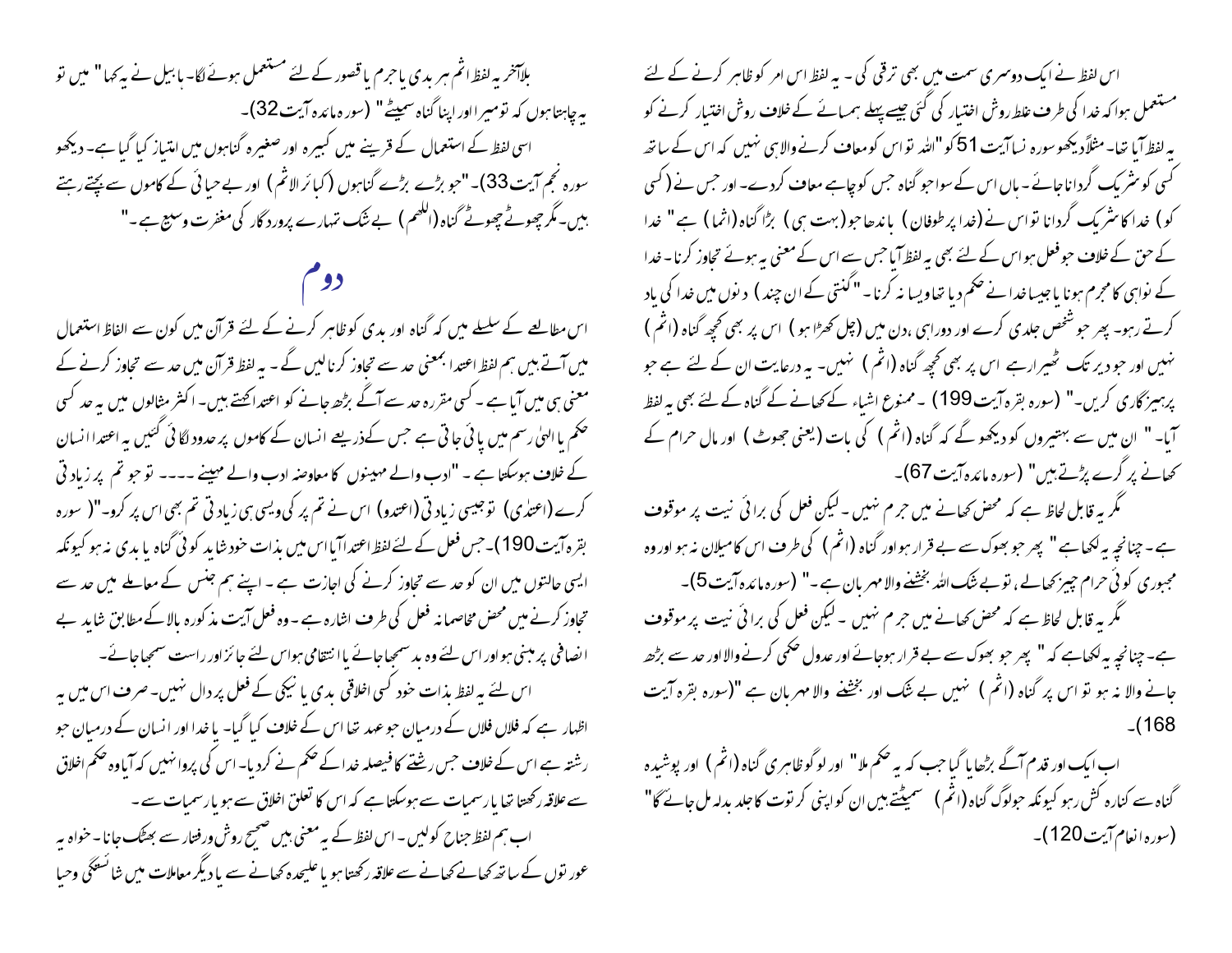سے اس کا تعلق ہو(سورہ نور آیت 60)۔" بڑی بوڑھی عور تیں حن کو لکاح کی امید یاقی نہیں اگراپنے کېږ په اتار رکھا کریں تواس میں ان پر کحچه گناه ( جناح) نهیں - بشرطیکه ان کو بناؤ دکھامنظور نه ہو " (سوره نور آیت 59 سوره احزاب آیت 55 سوره النور آیت 57 اور سوره النساء آیت 28) دیگر امور میں اس لفظ کا استعمال ویسا ہی ہے جیسا کہ لفظ اعتدیٰ کا تھا۔ یعنی راہ راست سے بھٹک کر دوسروں کے حقوق میں دخل دینا ( سورہ البقرہ آیت 229 وعنیرہ )۔ لفظ اعتدیٰ انسان انسان کے درمیان رشنے یا خداوا نسان کے درمیان رشتے سے علاقہ رکھتا ہے ویسا ہی لفظ جناح (سورہ الفرقان آیت 195 وآيت 153 سوره النساء آيت 102 تا 103 سوره الاحزاب آيت 5 و 51 - سوره بقره آيت 282 سوره النساء آيت 28و127 سوره الممتحنة آيت 10)-

ذرا سے متفرق معنی میں یہ لفظ سورہ مائدہ آیت 94میں مستعمل ہوا ہے " حوالوگ ایمان لائے اور انہوں نے نیک عمل بھی کئے تو حو تحچھ (مناہی سےپہلے ) تھاپی چکے اس میں ان پر گناہ (جناح) تہیں۔"

اب ہم لفظ حرم پر عوٰر کریں۔ اس کے معنی منع کرنا ہے اور حبولفظ اس سے مشتتیٰ ہیں ان کے بھی یہی معنی بیں۔لیکن ہم صرف سمر سمری نظر ڈالیں گے ۔ ہمارے مقصد کے لئے اس لفظ کے لغوی معنی پر زور دیناصرور نہیں۔ یہ ہمیں اس کی طرف لے جاتاہے جب تبوعرب کے اماؤ اجداد پر حکمران تھا۔ اس وقت ہمارے لئے زیادہ دلچسپی اس میں ہے کہ لفظ حرم ۔ حرام وعنیرہ کے استعمال میں اس معنی سے حبو تبوسے علاقہ رکھتے تھے کحچھ تیدیلی واقع ہوئی ہے ۔ ان الفاظ میں اس شَنَے کی طرف اشارہ ہے حبومقدس ہونے کی وجہ سے ممنوع تھی ۔ کیونکہ سثروع میں اخلاقی طبقے میں تحچھ امتیاز یہ تھا۔ سب تحجیر محص تبو تھا ۔مثلافلاں فلاں تحیانے حرام اور فلاں فلاں مقامات حرام تھے۔ اول الذ کر اشباء اس لئے حرام سمجھی گئیں کیونکہ وہ بد تھیں اورموخر الذکر اس لئے حرام سمجھی گئیں کیونکہ وہ مقد س

اس لئے ہہ دریافت کرنے کا چنداں فائدہ نہیں کہ لغوی طور پر قرآن میں ان لفظوں کے کیا معنی آتے ہیں۔ایسی تحقیقات کے ذریعے سے ہم اتنامعلوم کرسکتے ہیں کہ فلاں فلاں افعال پامقامات پر کیسے یہ لفظ عائد ہوا۔ لیکن اس سے اس مسئلہ پر محچھ روشنی نہ پڑے کی کہ حصرت محمد اور ان کے ہم

عصروں نے ان چیپزوں کو کیا سمجاحن پر یہ لفظ آیا تھا حب ان کو استعمال کیا تو ٹھیک انہوں نے ان كا كبامطلب سمجيا –

اس لئے شایدیہ بہتر ہوگا کہ ان الفاظ کے لغوی معنوں کو ہم نظر انداز کردیں اور صرف پہ تحمیں کہ ان الفاظ کا دوطرح سے استعمال ہوا ہے۔مثلاً بہ لکھاہے " مجھ کو بس یہی صحم ملاہے کہ اس شہر کے مالک کی عبادت کروں جس نے اس کو عزت (حرمہا ) دی ہے "(سورہ نمل آیت 93)۔ بہ شہر حبں کو بہ عزت دی گئی پاک بامقدس شہر ہو گیا۔(سورہ قصص آیت 57)اور حبن مہینوں میں حج کیاجاتا ہے وہ بھی مقدس مہینے ہوگئے (سورہ توبہ آیت 36) اور حولوگ ان مقدس مہینوں میں اس علاقے میں ہوں وہ بھی حروم کھلائے حرم اور اس سے مشتق الفاظ کے ان لغوی معنوں سے اب ہم کو چنداں مسرو کار نہیں سوائے اس کے کہ ان ذریعہ اس کے دوسمرے پہلو پر روشنی پڑے ۔

اس دوسرے پہلو کے لحاظ سے اس الفاظ سے مراد چند ممنوع افعال بیں حواہ وہ ممانعت عارضی ہو یامطلق - بہ ظن غالب ہے کہ سثروع میں عارضی ممانعت کا خیال ہو۔ کیونکہ اس کا تعلق مقدس شہر اور مقدس رسوم سے تھا۔ اس مقدس شہر اور علاقہ میں یا مقدس مہینوں میں فلاں فلاں افعال حرام تھے ( حرمہ ) " اور جنگل کا شکار جب تک احرام میں رہو تم پر حرام ہے ۔" ( سورہ مائدہ آیت 96 تا 97) ایسا فعل دوسرے موقعوں پر اور دوسرے اوقات میں حلال تھا لیکن ان موقعوں اور ان موسموں میں حرام تھا( سورہ توبہ آیت5)۔

ممانعت کا یہ قصور دوسمرے افعال تک پہنچ جاتا ہے اور یہ ضکم دائمی ہوجاتا ہے۔چنانچہ سورہ بقره آيت 168 اور سوره المائده آيت 4 تا 6 اور سوره الحاشيه آيت 1 اور 158 سوره النحل آيت 116 سے پہ ظاہر ہے " بس مراہواجا نور اور حنون اور سور کا گوشت حرام کیا۔ اور وہ جا نور حس کو خدا کے کسی اور کے لئے نامزد کیا جائے -" خاص رشتوں میں شادی کی ممانعت کے لئے بھی لفظ حرام آیا ہے (سورہ نساءآیت 27اور سورہ نورآیت3)۔

اس لفظ حرام اور اس سے حبو الفاظ مشتق بیں ان کے معنی کے ان استعمالوں کے سوا بہت آبات میں یہ لفظ محض ممانعت کے لئے آبا ہے بلالحاظ اس امر کے شئے ممنوع پاک باناپاک تھی۔ یہ استعمال اس طرح سے ہے ۔ بنی اسمرائیل کو موعود زمین میں چالیس برس تک داخل ہونے کی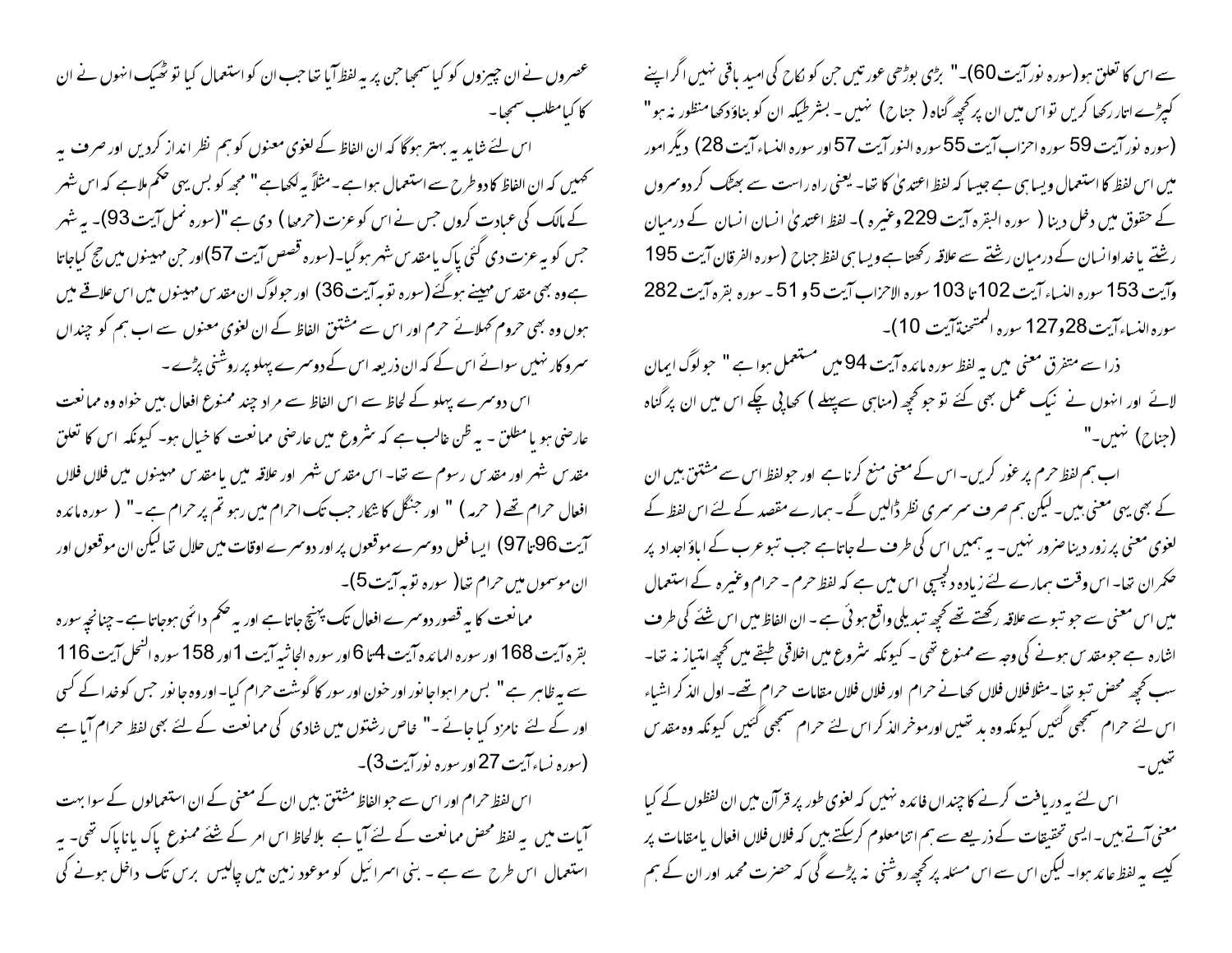ان مقامات میں بھی اس لفظ کے بیہ معنی پائے جاتے ہیں جس میں لفظ ظالم سے ایسا شخص مراد ہے حبوحنواہ کسی عرص سے ہو۔ اپنےمفاد کے خلاف عمل کرتا ہے۔ چنانچہ بہ لکھا ہے " (وہ یہ باتیں کرتا ہوا ) اپنے ماغ میں گیا۔اور وہ اپنے نفس پر آپ ہی ظلم کررہا تھا" (سورہ کھٹ آیت 33)۔اب اس لفظ کے عام معنی بہ بیں۔ ناحن کرنے والا۔ پاسٹریر شخص۔ بمقابلہ اس شخص کے حبو محسن ( نیکی کرنے والا ) ہے ۔ سورہ صافات آیت 113میں بہ آیا ہے "ہم نے ابراہیم پر اور اسحاق پر بر کتیں نازل فرمائیں اور ان دو نوں کی نسل میں نیکوکار بیں ( محسن ) اور (بعض نافرمانیاں کرکے ) اپنی جا نوں پر صریح ظلم کررہے ہیں (ظالم ) اور سورہ نساء آیت 77 میں بھی اس لفظ کا ایسا ہی استعمال ہوا `` ہے۔" اے ہمارے پرورد گار ہم کواس بستی سے نحات دے حہاں کے رہنے والے ہم پر ظلم (ظالم ) کررہے ہیں۔"

اس لفظ کے اصطلاحی معنی اس آیت میں آئے ہیں " اس سے بڑھ کر ظالم اور کون ہوگا حو اللہ کی آیتوں کو جھٹلائے اور ان سے کنارہ کثی اختیار کرے۔" (سورہ انعام آیت 158 نیز دیکھوسورہ الانعام آيت 21و93و145 سوره الاعراف آيت 35سوره يونس آيت 18 سوره مبود آيت 31 سوره الكهف آيت 14 سوره بقره آيت 108و134وعنيره)-

الغر حل حبولفظ استعمال ہوئے ہیں ان سے کسی خاص قسم کی بدی یا خرا بی مراد نہیں۔ اور گناہ کے لئے حبو مختلف الفاظ آئے ہیں ان کی نسبت کوئی عام رائے قائم کرنا کہ کونے اصول پر یہ الفاظ مبنی بیں اسطرح سے ہوسکتا ہے کہ حوکحچیہ ہم بیان کرآئے ہیں ان کی نظر ثا فی کریں۔ بعض الفاظ نو اس طریقے سے استعمال ہوئے ہیں جس سے ظاہر ہوتاہے کہ فلاں فعل اس لئے گناہ یا بد ہے کیونکہ اس کا برا نتیجہ فاعل کو ملتا ہے ۔ایسے فعل حود گنہگار کے مفاد کے خلاف ہیں اور اس کو نقصان اور خسارہ پہنچاتے ہیں جہاں حبو قرآن میں ان الفاظ کے پائے جاتے ہیں۔ لیکن بہ صحیح رائے ہے۔ اور حب کہ ہمیں معلوم ہے کہ گناہ کا کامل تصور صرف ان ہی الفاظ پر مبنی <sup>نہ</sup>یں تو کوئی ایسے معنی پراعتراض نہ کرے گا۔ گناہ یا نوایسافعل ہے حوعین ہمارے مفاد کے خلاف ہے یاحو ہمارے مفاد کے لئے تھا اس کا نہ کرنا۔ خواہ اس کا تعلق اس جہان سے ہو یا اُس جہان سے ۔ فعل کی نیت یا فعل کی اخلاقی کیفیت کا چنداں لحاظ نہیں کیا جاتا۔ اگر اس کالحاظ بھی کیاجائے تو کسی فعل کی

ممانعت ہوئی ۔ کیونکہ خدا نے فرمایا - " احیا تووہ ملک چالیس برس تک ان کو نصیب نہ ہوگا -" (محرمة)۔ (سورہ مائدہ آیت 29 ) اور اس آیت میں بھی پاک وناپاک کا امتیاز پایا نہیں جاتا " ہم نے موسیٰ پر پہلے ہی سے (آناؤں کے ) دودہ بند کررکھے تھے ( حومناعلیہ)۔"

لفظ کے اس عام استعمال کی وجہ سے اہل اسلام ہر گناہ کو پاعدل الہیٰ یا انسا فی کے خلاف فعل کو حرام کھا کرتے ہیں۔ تو بھی بہ کھنا انصاف نہ ہو گا کہ ان میں حق وناحق کا امتیاز صرف اتنا ہی ہے کہ ح بن چیزوں کی خدانے اجازت دی وہ حق بیں اور حن کی ممانعت کی وہ ناحق بیں۔ حرام وحلال کے لغوی معنی حواہ اسی قسم کے ہوں۔ لیکن جیسا استعمال قرآن میں ہوا ہے یا حصرت محمد ملٹی ایکم کے زمانے میں ان الفاظ کے حبومعنی تھے ان الفاظ سے حق و ناحق افعال کے درمیان بذا تہ امتیاز کیا جاتا ہے۔ اس لئے مذ کورہ بالا دیگر الفاظ کی طرح ان کے بھی اخلاقی معنی لینے چاہئے۔ ان کو حرام یا حلال محض اس معنی میں نہ لیں کہ بہ محض ضکم پر موقوف ہے ۔ خواہ ان الفاظ سے ایسی چیزوں کی اجازت کی طرف اشارہ ہوجو پہلے ممنوع تھیں یا ایسی چیزوں کی ممانعت کی طرف حن کی پہلے اجازت تھی ( سورہ آل عمر ان آیت 44)۔

لفظ جلہ (بمعنی جائز) اور اس کے مشتقات پر علیحدہ بحث کرنا چنداں صروری نہیں۔اس کے بارہ میں کافی لکھاجاجکا ہے ۔

لفظ مثرون (بدی ) کو نظر انداز کریں- قرآن میں یہ لفظ تقریباً ہمیشہ طبعی بدی یا بد فی نقصان کے لئے آیا ہے گو آج کل محمدی علماء اسے اخلاقی معنی میں استعمال کرنے لگے ہیں۔ سورہ انفال کی آیت22و57میں شائد بہ لفظ اخلاقی معنی میں آیاہو۔

اب ہم لفظ اَظلمہ ( بے ایضافی کرنا ) اور اس سے مشتق الفاظ پر عور کریں گے۔اس لفظ کی حبو مختلف صور تیں قرآن میں آئی بیں حن کا ماخذ ظلم ہے ان کے تقریباً ہمیشہ ایک اصطلاحی معنی بیں۔ اس لفظ کے اصلی معنی سورہ یوسف کی آیت 79میں یائےجاتے ہیں۔"(یوسف نے) کہا کہ اللہ پناہ دے کہ ہم اس شخص کو چھوڑ کر حس کے پاس ہم نے اپنی چیز یا ئی ہے کسی دوسرے شخص کو پکڑ رکھیں ایسا کریں تو ہم ظالم ٹھیرے ۔" سورہ قصص آیت 59 میں بھی بہ لفظ غالباً لغوی معنی میں استعمال ہوا۔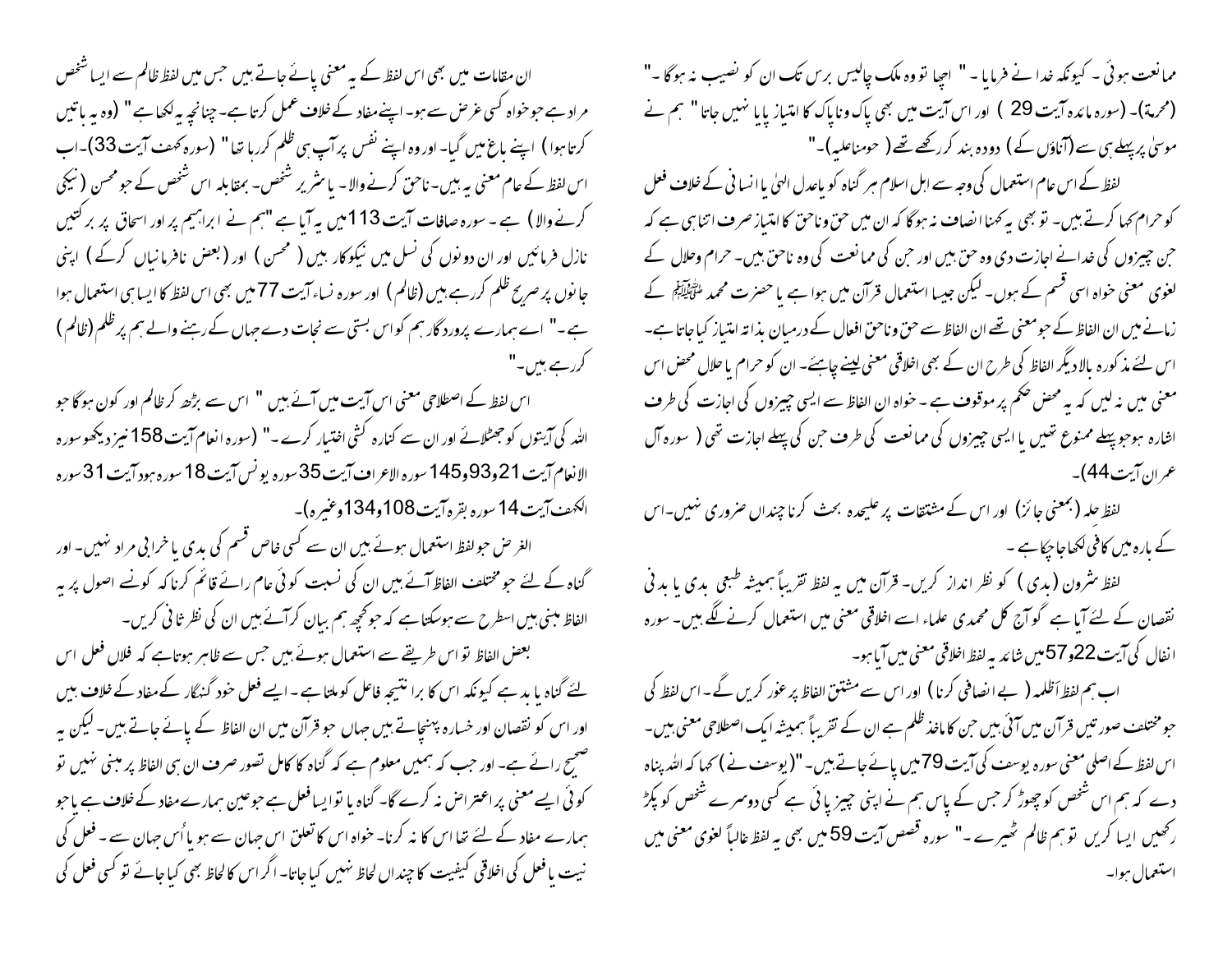بالاَآخر۔ گناہ اشیاء کی غایت حقیقت کی عدم تسلیم ہے۔ یعنی حبو نار است اور فا فی ہے اس کوراست اور عنبر فا<sup>ئ</sup>ی پر فوق دینا۔ گناہ کے بارے میں حبوبیہ رائیں بیں ان میں بیہ خیال پا باجاتا ہے - بعض اوقات تووہ بالکل پوشیدہ ہے ۔لیکن ہمیشہ بہ موحود ہے اور بعض اوقات بہ خیال بالکل آئیکارا اور ہوایدا ہے۔ کہ ان سب افعال کا ماخذ اور جیٹمیہ ایک ہی ہے ۔ گناہ کا واحد جیثیمہ بے ایما فی ہے ۔ ان مختلف بدافعال کے مرتکب ہونے میں خدا پر بے اعتقادی کی روح کا اظہار ہوتا ہے۔اس خدا کی نسبت بے اعتقادی کاحبو نہ صرف مکاشفہ یا الہامی کتابوں میں مذکور ہے بلکہ حس نے فطرت اور انسان کے ضمیر میں بھی اپنی شہادت ظاہر کی ہے۔

اب ہم ایک دوسمرے پہلو سے گناہ کے بارے میں قرآن کی تعلیم پر عور کریں گے۔ جس پہلوسے کہ حصرت محمد ملٹی ایک اسے گناہ کا تصور کیا۔ حس طریقے سے کہ انہوں نے گنہ گاروں کے افعال کااور گناہ کرتےوقت ان کی نیت واحساس کا بیان کیا۔ اول نوہم اس آیت کو پیش کرتے ہیں جس میں شیطان ( ابلیس ) کے گناہ کا بیان ہے "حب ہم نے فرشتوں سے کہا کہ آدم کے آگے حبکو توشیطان کے سوا(سب کے سب ) حبک پڑے۔ اس نے نہ مانا اور شیخی میں آگیااور نا فرمان بن بیٹھا" ( سورہ بقرہ آیت 23) ۔اس قصے کا حبو دوسمرا ببان ہے وہ بھی قابل ذکر ہے " تہارے پرورد گار نے فرشتوں سے فرمایا کہ مٹی سے ایک انسان بنانے والاہوں۔ تو حب میں اس کو پورا کرلوں اور اپنی روح اس میں پھونک دوں تو تم اس کے آگے سجدہ میں گر پڑنا۔چنانچہ سب ہی فرشتوں نے سجدہ کیامگر (ایک ) ابلیس نے کہ شیخی میں آگیا اور نافرمان بن ببیٹھا۔خدا نے (ابلیس سے ) پوچھا کہ اے ابلیس جس چیز کو ہم نے اپنےباتھوں بنایا۔ اس کوسحدہ کرنے سے تجھے کون چیپز مانع ہو ئی ۔ کیا توشیخی میں آگیا ؟ یا تو ( فمی الواقع ) بڑے لوگوں میں سے ہے ( وہ ) بولا ( اس کو کیونکر سحدہ کروں ) ۔میں اس سے ٹھیس بہتر ہوں۔مجھ کو نونے

نیکی یا بدی اس نیت پر موقوف نہ ہو گی جس سے کہ وہ فعل کیا گیا تھا بلکہ اس نتیجہ پر موقوف ہو گی حو اس سے سمر زد ہوا۔ اس لحاظ سے گناہ نادا فی وحہالت کا نتیجہ ہے ۔لیکن ایسے معاملات میں نادا فی مجرما نہ ہے اور فنی الواقع بے ایمانی کا دوسمرا نام ہے۔

بعض دیگر مقامات بیں حن میں افعال اس لئے نیک وید سمجھے جاتے ہیں کیونکہ وہ ہمارے ہم جنس کے مفاد یا خدا کے حقوق کے خلاف ہیں۔ اس پہلو سے وہ فعل نمودار ہے اور اس میں حود عرضی کا اصول چیپا ہے۔ گناہ حنود عرصی ہے یا انا نیت ہے بلالحاظ دوسمروں کے حقوق کے حن کا خیال ہم کو کرناچاہئے تھا۔

دیگر مقامات میں بعض افعال اس لئے گناہ کھلائے کیونکہ ان کا حصر انسان وخدا کے درمیان رشنتے کے علط معنی پر تھا۔ آدمی خدا کی مخلوق اور رعیت ہے ۔ اور حب ہم اس رشنتے کو فراموش کردیں توجیسی خدمت وعمادت ہمیں چاہئے وہ کرنہیں سکتے اس لئے ہم گنہگار ٹھہیرے۔اس اصحم الحاٹمین کی نافرما فی یا دانسته مخالفت کاشاید خیال بھی نہ ہو۔ پھر بھی اس کاحن ادا کرنے میں ہم قاصر رہے ۔ اس نقطہ خیال سے گناہ یہ ہوا کہ خدا کے ساتھ ضمیح سلوک کرنے میں ہم قاصر رہے۔ خالق کے وحبود کی شاد تیں اس کی کنثرت سے ہیں۔ اور خدا پر انسان کے حصر کے شبوت اتنے ہیں کہ خدا کی مستوحب خدمت اور عبادت میں قاصر رہنا حرم اور قابل سمراہے۔

شاید گناہ اس سے بھی کچھ زیادہ ہو کہ آدمی خدا کے ساتھ اپنے صبح رشنتے کے سمجھنے میں قاصر رہے۔ شاید گناہ اس امر کا نتیجہ ہو کہ ہم نے خدا کے ساتھ جھوٹا یا علط سلوک کیا۔ اور اس سے آدمی ایسے افعال کر بیٹھے حواسے اپنے رتبے کے لحاظ سے کرنے نہیں چاہئے تھے۔ ایسے افعال حواس صابطہ وقانون کے خلاف ہوں جسے خدا نے آدمیوں کی بدایت کے لئے مقرر کیا خواہ وہ سٹرع اخلاقی ہو یا رسمی اس لحاظ سے گناہ خدا سے مخالفت ہے۔ خواہ اس کی صورت یہ ہو کہ آدمی خدا کی اطاعت سے انکار کرے اعتیاری اور انا نبیت کی روح سے حبس کے ذریعے سے انسان اپنے آپ کو اور اپنی رائے کو دانستہ خدا اور اس کی مرصٰی کے خلاف کھڑ<sup>ا</sup> کرتا ہے۔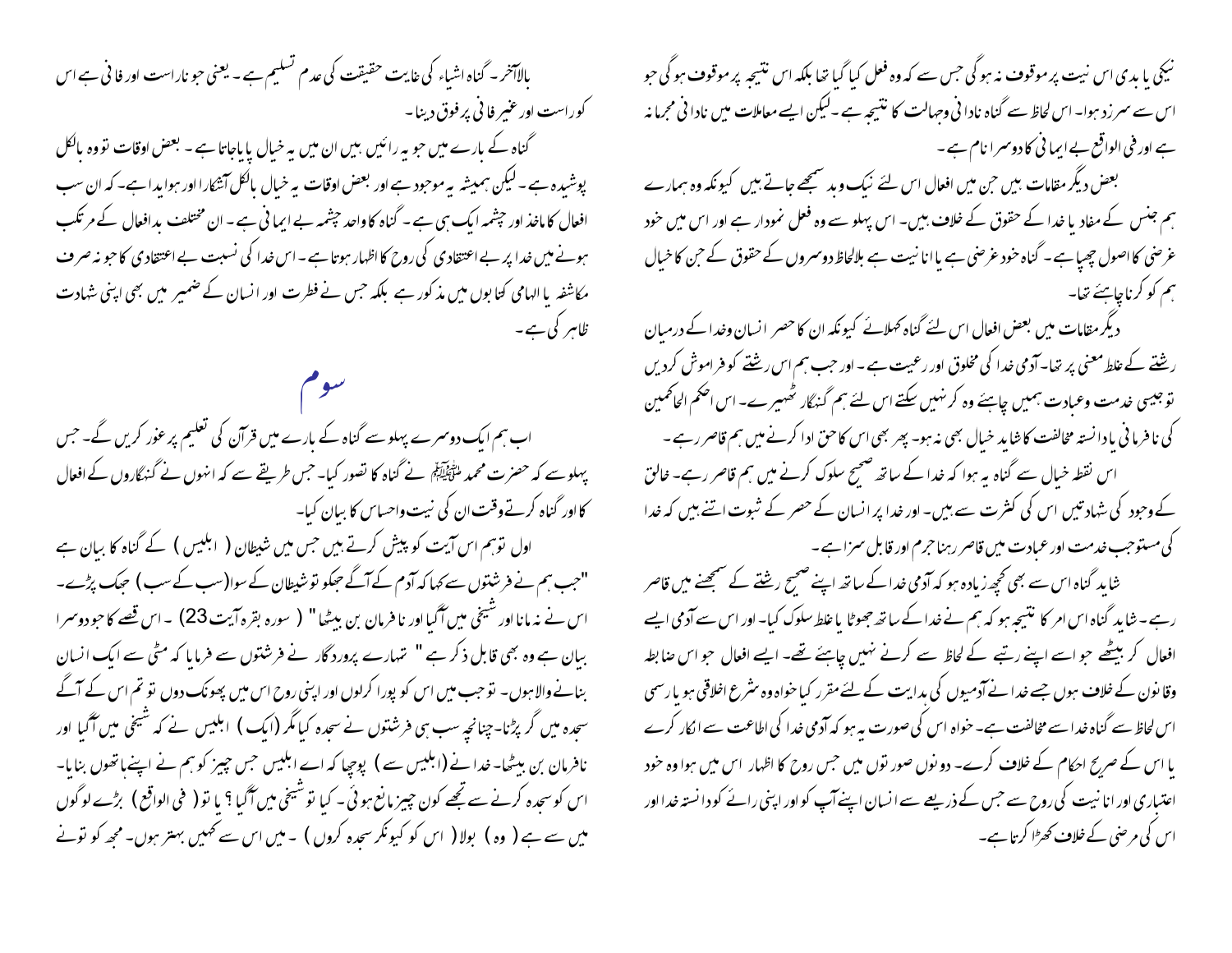(مرے پیچھے ) ہماری طرف لوٹا کر نہیں لائے جائیں گے " (سورہ قصص آیت 39) ۔ایسا ہی قوم ثمود کے بارے میں آیا" اس کی قوم میں حولوگ رودار ( اور ) بڑے (آدمی تھے عریب لوگوں سے حبو ان میں سے ایمان لے آئے تھے لگے پوچھنے - کیا تم کو تحقیق معلوم ہے کہ صالح (واقع میں )رسول خدا بیں ؟ انہوں نے حواب دیا کہ حوضکم ان کو دے کر ہماری طرف بھیجا گیا ہے ہمارا نو اس پر ایمان ہے۔اس پر حٖن کو بڑاتھھمنڈ تھا لگے تھنے کہ حٖس چیز پر تم ایمان لےآئے ہو۔ ہم نواس سے منکر ہیں" (سوره اعراف آيت 73 و74 نيز ديڪھوسوره الزمر آيت 60 سوره الطارق آيت 7 سوره الحزاب 25 سورہ المومون آیت 39 سورہ الحزاب آیت 33 سے 60 اور سورہ المومن آیت 37و30و62 گوغیرہ۔ الغرض اس امر میں قرآن کی تعلیم پر حد سے زیادہ زور دیئے بغیر بہ کہہ سکتے بیں کہ گناہ کا حبو تصور حصرت محمد سُتَّ اللَّهُ کے دل میں تھا اور حس بنیادی پتھر پر انہوں نے مسئلہ گناہ کی بنیاد ڈلی وہ یهی تعا که گناه کی حِرْثتکمبر اور خدا کی گستاخانه مخالفت ہے۔ تو بھی ساتھ ہی بہ بیان کردیناصرور ہے کہ ایسا کھنے سے ہماری بہ مراد نہیں کہ حصرت محمد اﷺ کے دل میں بہ تصور بہت ہی صاف اور واضح تعا۔ ہم میں سے چند ہی ایسے اشخاص لکلیں گے حبوا پسے عقائد کو پرکھتے ہوں یا اپنی تعلیم کے اصولوں کو ایسے عوٰروحوص سے آرُماتے ہوں جس سے کہ ان کو یہ بخو بی واضح ہوجائے کہ ان اصولوں کی بنیاد کن امور پر رکھی گئی تھی۔ کیونکہ ایسی بنباد تو صرور تحچیہ نہ تحچیہ ہوگی حواہ ہم اسے جانیں یا نہ جانیں - خاص کر شاعروں پر یہ بات صادق آتی ہے - اور حصر ت محمد سُنتَ اِیسِ اللہ عطر تاً اور طبعاً شاعر تو تھے ۔ حہن آپتوں کو ہم اوپر لکھ آئے ہیں ان میں یہ تصور نمایاں ہے کہ گناہ کامنسج وماخذ مشیت ایزدی کی مخالفت ہے ۔ اور اس مخالفت کا بنیادی اصول حودی اور متکسر انہ شیخی ہے ۔ یعنی بہ سمجھ لینا کہ فلاں امور میں میری ہی رائے درست ہے اور اس خیال سے آدمی خداکے ارادے او رضم کی خلاف ورزی کرتا ہے۔ مگر یہ قابل لحاظ ہے کہ یہ مخالفت کسی مقدس ارادے کی خلاف ورزی نہیں۔ یہ جائز اختیار پاحاکم کے آگے گستاخی ہے نہ پبارے باپ کی مخالفت میں خود را ئی۔ یہ باعی رعیت کی مخالفت اور ناشکر گزاری ہے نہ ٹھراہ خطا کار یچے کی نافرمانسرداری اور ناشکر گزاری۔ علاوہ ازیں ہہ اس حنود عرص متکسر اور شیخی باز عرور کی روح ہے حبواس گناہ کی حرِثے جس کے لئے کوئی معافی نہیں ۔ حبوشخص ایسی روح سے بھرا ہو خدا کا فصل اس کے نزد بک نہیں پھٹکتا ۔

آگے سے بنایا اوراس کو نونے مٹی سے بنایا " ( سور ص آیت 71 سے 77 سورہ الرسلت آیت  $(12:10$ 

اس تحقیقات میں یہ مقام بہت مفید ہے ۔ کیونکہ اس میں گناہ کی ابتدا کا بیان نہ صرف قرآن کی تعلیم کے مطابق ہے بلکہ اس سے اس امر پر بھی روشنی پڑتی ہے کہ حصرت محمد ملٹی ایک اُن کے ان کے ابلیس کے گناہ کی حقیقت کیا سمجھی۔

یہ قابل عوٰر ہے کہ فرشتوں کو جس امر کے تسلیم کرنے کا حکم ہوا۔ وہ یہ تھا کہ آدم (یعنی انسان ) روحا فی طور پر ان سے اعلیٰ تھا۔ کیونکہ خدا نے اپنی روح اس میں پھونکی تھی۔ انسان کی اس فوقیت کو تسلیم کرنااس امر سے دکھا ہا گیا کہ وہ اس کے آگے گریں یاسحدہ کریں-اور یہاں یہ لفظ سحدہ آباہے مذعَہدَ۔

بعض لوگوں نے اس مقام پر یہ اعتراض کیاہے کہ ایک طرف توخدا حکم کرتاہے کہ صرف اس کی عبادت کی جائے اور ادھر فرشتوں کو ضم دیتا ہے کہ آدم کے آگے سحدہ کریں۔ اس مقام کی علط فہمی کی بنا ہہ لفظ سجدہ ہے ۔لیکن اگراسے تعظیمی سجدہ سمجییں تو بہ علط فہمی جاتی رہے گی۔ یہ تو تسلیم کرنا پڑتاہے کہ یہ تعظیمی سحدہ عمادت کاحرو ہوگا۔لیکن یہ بذات خود عبادت نہیں۔ابلیس نے آدم کی ایسی تعظیم کرنے سے انکار کیا کیونکہ اس نے اپنے تیئں آدم سے اعلیٰ سمجلااس لئے کہ آدم مٹی سے پیدا ہوااور وہ حود آتش کے لطیف مادے سے قر آن نے اس گناہ کا منتج تکبر کو قرار دیا جس کی وجہ سے ابلیس نے خدا کے صرح حکم کے خلاف اپنی بزر گی پر زور دیا- پس ایسے وحبود کے لئے حبو تکبر کرکے خدا کے آئے شیخی بگھارے بہ شایاں نہ تھا کہ وہ آگے کو فر دوس میں رہے ۔اس لئے ابلیس وہاں سے نکالا اور راندہ گیا۔ "(خدا نے ) فرمایا تو بہشت سے نیچے اتر کیونکہ تیری اتنی ہستی نہیں کہ تو بہشت میں شیخی مار اکرے نو (پہاں سے ، لکل ( ماہر ہو ) کہ ذلیلوں میں کاایک ذلیل نو بھی ہے " (سورہ اعراف آیت 12)۔

یہی خیال کہ گناہ کی حِرْتکمبر اور خدا کے آگے گستاخا نہ مخالفت ہے قرآن کے ان مقامات میں اکثر پایاجاتا ہے جہاں انسان کی گنہگاری کا ذکر آیا ہے ۔چنانچہ بامان - فرعون کے حرنیل کے بارے میں لکھاہے "اور فرعون اور اس کے کشکروں نے ناحق ملک میں سمر اٹھایا اور انہوں نے ایسا سمجعا کہ وہ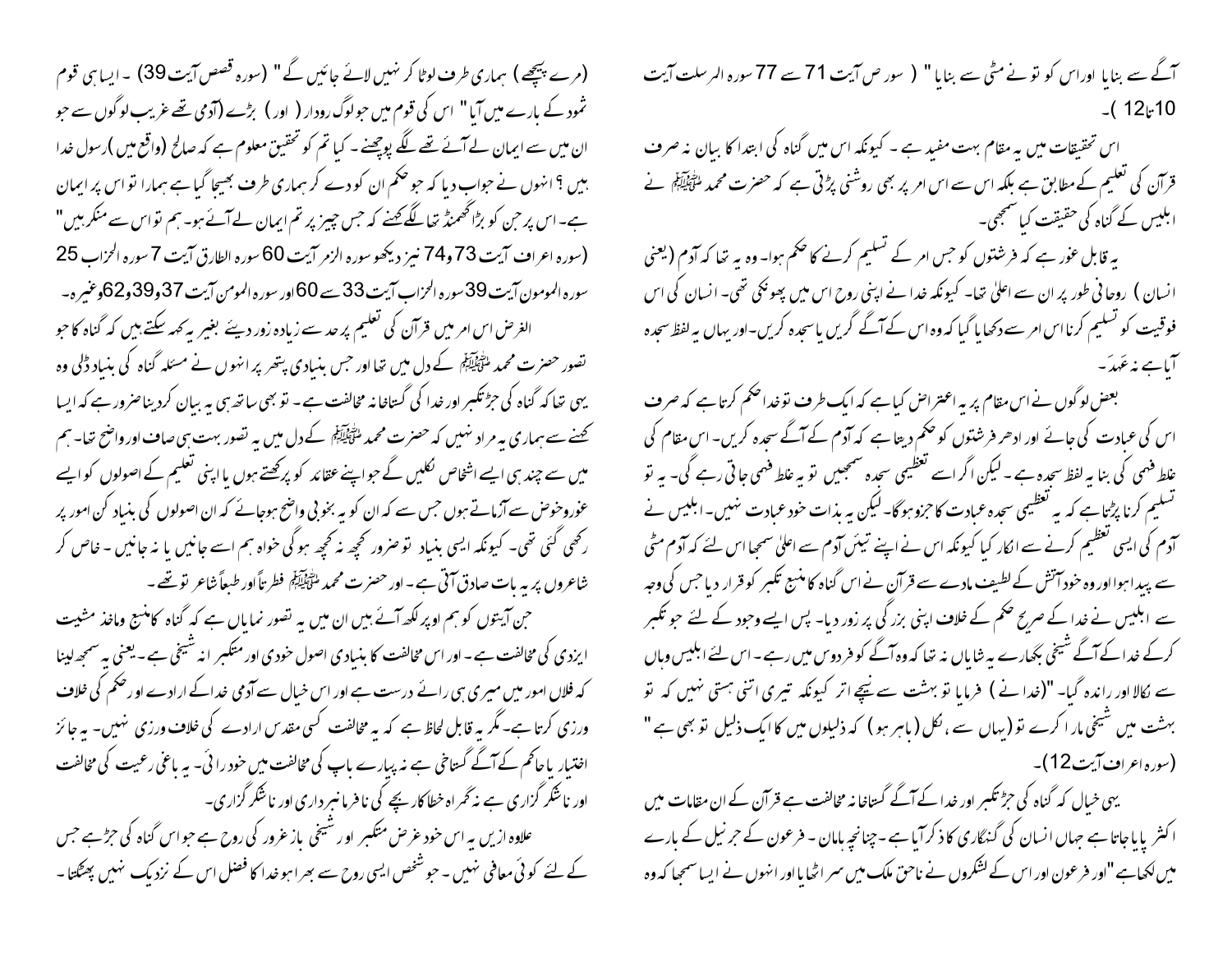خدا پر ایسا ایمان رکھنے کے ساتھ اس کی اطاعت بھی لازم ہے ۔ یعنی پہ کہ ایماندار پہ ارادہ کرلے کہ میں اپنی روش نہ صرف رسمیات کے بارے میں بلکہ عقیدے اور اخلاق کے بارے میں بھی حتی الامکان خدا کی مرصٰی کےمطابق بناؤں گا-اور بہ دعویٰ ہے کہ قرآن میں یہ تعلیم کافی طور سے بیان ہو ئی ہے۔ یہ دو باتیں یعنی خدا پر ایمان رکھنا اور اس کی اطاعت کرنا۔ اس امر کے لئے کافی بیں کہ آدمی بے ایمانوں کے زمرے سے لکل کر ایمانداروں کے زمرے میں داخل ہوجائے۔ یہاں لفظ ایماندار عام معنی میں استعمال کیا گیاہے۔

گیکن پورے معنی میں آدمی کی نجات کے لئے یہ دو باتیں گو بہت صروری ہیں لیکن کافی نہیں ۔ اس منزل پر پہنچنے کے بعد آدمی کی نجات یاوہ اجر حوانسان عاقبت میں حاصل کرے گا - وہ بہت کھچھ اس پر حصر رکھتاہے کہ حوطبعی میلان بدی کی طرف بیں آدمی ان پر غالب آئے۔ کیونکہ بہ میلان ہی آدمی کونیچے دیا دیتے ہیں۔ چنانچہ بہ لکھاہے کہ " اور حونیک عمل کرے گا اور وہ ایمان بھی ركھتاہوگا تواس نہ بے انصافی كا خوف ہوگااور نہ حق تلفی كا" ( سورہ طہ آیت 111)۔

نجات کے متعلق قرآن کی تعلیم پر بحث کرتےوقت اس امر کو بالتفصیل یادرٹھیں 1 \* ۔ ہم نے یہاں اس کا ذکر صرف اس لئے کیاتا کہ مسئلہ گناہ پر کچھ روشنی ڈالے۔ کیونکہ اس سے یہ عیاں ہے کہ حس قول یافعل میں خدا کی ہستی کاالکار یاخدا کی مرحنی کی غایت ومطلق مخالفت نہ ہووہ کسی آدمی کوایمانداروں کے دائرنے سے غارج نہیں کرتا۔اس لئے گناہ یذا تہ خدا کے بارے میں بے ایما فی اور اس کی مرصٰی کی مصنم مخالفت ہے ۔

1\* دیکھورسالہ تعلیم نجات ازرونے قرآنِ

اسی وجہ سے گناہ کی تقسیم کمبیرہ وصغیرہ کی جاتی ہے ۔ یہ تقسیم صاف طور پر قرآن میں آئی ہے۔اگر چہ وصاحت کے ساتھ قرآن میں ان کی تعریف نو نہیں آئی جس سے ہم ان میں امتیاز کرسکیں لیکن حب محمدی (مسلمان) علماء کبیره وصغیره گناہوں میں امتیاز کرتے ہیں تولاکلام وہ حصرت محمد کے نقش قدم پر چلتے ہیں آیا قرآن کے لحاظ سے ان کی یہ تقسیم درست ہے اس پر بحث کرنے کی یہاں عنرور ت نہیں۔مگر اتنا تو یقین کے ساتھ کہہ سکتے ہیں کہ قرآن میں مصمم بے ایما فی ایسا گناہ ہے جس کے ذریعہ سے انسان مطلقاً ایسی حالت میں جا پڑتا ہے جہاں اسے نجات کی کحچھ امید نہیں۔ اور علاوہ

اور قرآن نے بہ بتایا کہ حہاں ایسی روح موحود ہو گی وہاں خدا کا موثر فصل ان کوعطا نہ ہوگا " حولوگ ملک میں اکڑتے پھرتے ہیں ہم ان کو اپنے احکام سے برگشتہ کئے رہیں گے اور سب معجزے بھی دیکھیں تاہم ان پر ایمان نہ لائیں - اور اگر سیدھاراستہ دیکھ پائیں تو اس کو اپنامسلک بنالیں- یہ گج روی ان میں اس سے پیدا ہو ئی کہ انہوں نے ہماری آیتوں کو جھٹلایا اور ان سے بے پروائی کرتے رہے (سورہ اعراف آیت 143 تا 144)۔ گو بہ الفاظ کھچھ سخت معلوم پڑیں لیکن بہ انجیل سٹریف بہ مطابق حصرت متی رکوع 12 آیت 23 کے الفاظ کو باد دلاتے ہیں جہاں لکھا ہے "حبو کو ٹی روح القد س کے برخلاف کوئی بات کھے گا وہ اسے معاف نہ کی جائے گی ۔ نہ اس عالم میں نہ آنے والے میں ۔" ان دو نوں صور توں میں خدا کی روح کے اظہار کے نشان دیکھ کران کو جھوٹ ٹھہیرانا پاشیاطین سے ان کو منسوب کرنا دل اور مزاج کی ایسی حالت کوظاہر کرتا ہے جس کے نزد یک فصل الہیٰ آنہٰیں سکتا قرآن کے مذکورہ بالامقام کو پڑھتے وقت ہم حصرت پوس کے بہ الفاظ بھی فراموش نہ کریں " یاقی سخت کئے گئے چنانچہ لکھاہے کہ " خدا نے انہیں آج کے دن تک ست طبعیت دی اور ایسی آنکھیں حوینہ دیکھیں اور ایسے کان حبوبہ سنیں (انجیل سٹریف خط اہل رومیوں رکوع 11 آیت 6,7)۔

ازروئے قرآن خدا سے ایسی مخالفت کرنے کا بہ نتیجہ ہوسکتا ہے کہ وہ خدا کی ہستی ہی کا انکار کردے یا حقیقی واحد خدا کے ساتھ دوسرے معبودوں کی پرستش کرنے لگے۔ باغدااور اس کی ہستی کو تسلیم کرکے اس کی اور اس کے مطالبات کی مخالفت کرے ۔ خدا کی مرضی ومکاشفے کی مخالفت کی ہہ صورت یا اظہار اس امر کے دعویٰ میں ظاہر ہوتا ہے ۔ خواہ وہ دعویٰ لفظی ہو یا عمل میں کہ ا نسان اپنے اعمال کےلئے خدا کے آگے حواب دہ نہیں۔ اور نہ کوئی قیامت ہے اور نہ روز عدالت اس بیان کی تائید میں قرآن سے آبات پیش کرنے کی چنداں صرورت نہیں کیونکہ وہ ساری کتاب اس خیال سے مملوومعمور ہے کہ حبوشخص ذراسمجھ کراس کامطالعہ حواہ سمرسمری طور پر ہی کرے وہ فوراً جان لیتا ہے کہ حصرت محمد ملتَّ البَيِّنَ كي تعليم ميں اس مسئلہ كا درجہ كيا ہے ۔

خدا کوخالق مطلق اور جہان کا حاکم مطلق ماننے کی صرورت کوسب نے تسلیم کرلیاہے جس پر حصرت محمد ملطَّيْلِيَّهُمْ نے بہت زور دیا اور خدا پرایسا ایمان رکھنے کے بغیر پھدا کو حوش کرنا ناممکن ہے کیونکہ دین کا یہ مقدم اوراہم تقاصر ہے اس لئے اس کا عدم سارے گناہ کا سر حیثمہ اور منبع ہے ۔ لیکن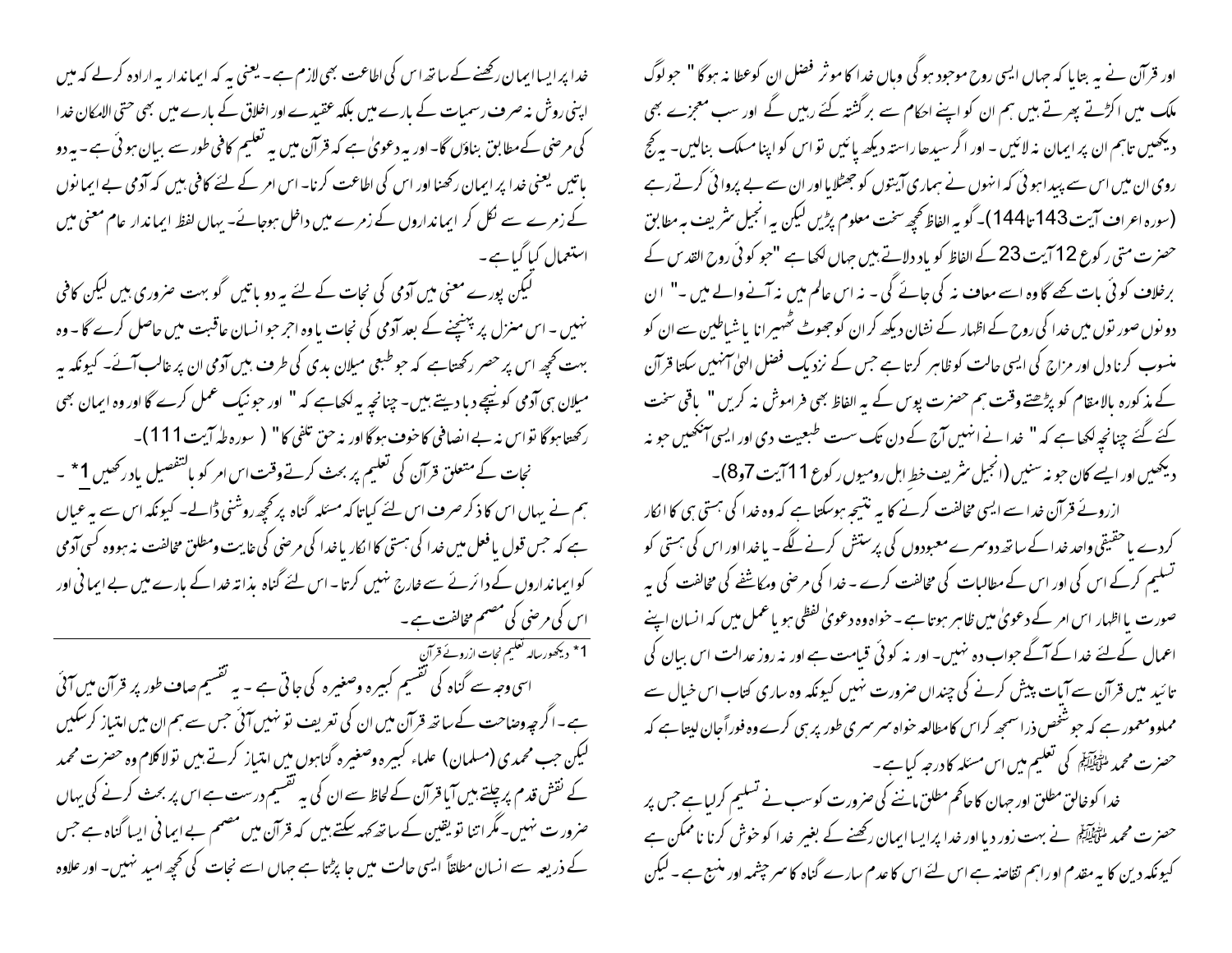ازیں اگر ایماندار لگاتار صغیرہ گناہوں کا ارثکاب کرتا رہے جس سے یہ ظاہر ہے کہ خدا کی مرحنی کی اطاعت کرنے کی اسے کوئی حقیقی حواہش نہیں توایسا سمجھنے کی صریح اور معقول وجہ ہے کہ ایسا شخص فی الواقع بے ایمان ہے۔ کیونکہ متواتر صغیرہ گناہوں کے ارتکاب سے ظاہر ہوتاہے کہ ایسے شخص میں راست بازی پرچلنے کاسچاارادہ اور کوشش کالعدم ہے ۔

پس حقیقی ایماندار کا درجہ ویسا ہی سمجیا جاتا ہے جیسے عہد عتین میں اس شخص کا تھا جس کا دل خدا کے ساتھ راست تھا۔ بہ ایساشخص نہ تھا کہ جس سے کبھی گناہ سمرزد نہ ہواہو۔ بلکہ ایساشخص تھا حبوخدا کی مرصٰی پر چلنے کا پکا ارادہ رکھتا تھا اور اس کی مرصٰی کے مطابق اپنی زند گی کو سدبار تا تھا۔ اس میں حواہ وہ کامیاب ہو یا بعض اوقات ناکام رہا۔اور شاید بہت بری طرح سے ناکام رہا اس پہلو سےاس پریہاں عور نہیں کیاجاتا۔

یہ ایسا شخص تھا حوخدا پر ایمان لایا حس نے دل کے سچے اور پورے ارادے سے خدا کو حوش کرنے کی کوشش کی۔جیسا ہم نے ذکر کیا۔قرآن کی یہی تعلیم ہے۔ نہ ایسے لوگ حبوخدا پر ایمان لاتے ۔ بلکہ ایسے لوگ حبوخدا پر ایمان لاتے اور راست بازی کرتے ہیں سچے مومن یا ایماندار بیں۔ ان کے بالمقابل وہ گنہگار ہیں حبوخدا پر ایمان نہیں لاتے اور حمن کی بے ایما فی ان کے راست بازی حاصل نہ کرنے کا باعث ہے یعنی ان کے سارے گناہ کا۔

اب ہم ذرا پر تہ بدلتے ہیں اور حس طریقے سے حصرت محمد نے ان گناہوں کا ذکر کیا حو رسمی سٹرع کے خلاف تھے اس پر عور کریں گے ۔ بعضوں نے نو یہ نتیجہ لکالا ہے کہ قرآن نے ٹھیک طرح سے رسمی ناپا کی اور اخلاقی ٹھراہی میں کوئی امتیاز نہیں کیا اور دونوں کو یکساں مستوجب سزا سمحھا۔ چنانچہ جس زور سے رسمی سٹریعت کے گناہوں پر ملامت کی ویسے ہی زور سے اخلاقی گناہوں پر لیکن آگے قدم بڑھانے سے پیشتر ہم یہ صاف طور سے جتاد بنا چاہتے ہیں ۔ حواہ اس امر کے لحاظ سے یا ۔ دوسمرے گناہوں کالحاظ سے کہ ہم یہاں محمد ی علماء کی تعلیم کامطالعہ نہیں کررہے۔ اور نہ احادیث پر توجہ کررہے ہیں کہ حصرت محمد نے کیاکھا اور نہ محمدی عقیدے اور عمل کی ان صور توں پر عور کررہے ہیں حن کوآج کل محمدی مانتے ہیں۔لیکن ہم توصرف قرآن کی تعلیم پر عور کررہے ہیں جیسی کہ وہ قرآن میں مندرج ہے جسے حصرت محمد نے خود سکھا ما-اس لئے گو بہ سچ ہو کہ مروجہ محمدی تعلیم

کے مطابق اخلاقی قصور اور سثر عی خطائیں پکساں گناہ قرار دیئے جائیں لیکن ہم اس کے بارے میں یہاں تحچھ کھنے کو تیار نہیں - ہم صرف یہ دیکھنا چاہتے ہیں کہ کیا قرآن میں ان کا ایسا ہی ذکر ہے یا نہیں۔ اور اگر وباں بھی ایسا ہی ذکر ہے تو ہم دریافت کریں کہ حصرت محمد نے رسمی سٹریعت کے توڑنے کوخدا کی نظر میں ایسا ہی براسمحیاجیسا کہ اخلاقی سٹریعت کے توڑنے کو۔ ہم صرف قرآن کی اس آیت کو پہاں نقل کریں گے جس میں قرآن نے گناہ کاعام بیان کیا ہے " بے ننگ آدمی بڑاہی تھڑ حبا پیدا کیا گیاہے کہ حب اس کو نقصان پہنچتاہے۔ تو گھبراالحیتاہے اور حب اس کو فائدہ پہنچا ہے تو نجل کرنے کگتا ہے ۔ (مگر ان لوگوں کا ہر گزایسا حال نہیں ) حبو نماز گزار بیں۔وہ اپنی نماز کو کسجی ناعہ نہیں ہونے دیتے اور حن کے مالوں میں مانگنےوالے اور نہ مانگنےوالے کا ایک حصہ معین ہے اور حوروز حزا کا یقین رکھتے ہیں اور حواپنے پرورد گار کے عذاب سے ڈر تے رہتے بیں ۔ بے شک ان کے پرورد گار کاعذاب نڈر ہونے کی چیز نہیں اور وہ حواپنی سٹرمگاہوں کو بچائے رہتے ہیں مگر اپنی بیویوں اور اپنے باتھوں کے مال (لونڈیوں) سے ان پر کحچھ الزام نہیں۔ پاں حولوگ ان کے علاوہ کے طلب گار ہوں۔ تو( ان کو سمجھو کہ ) وہ حد ( فطرت ) سے بڑھ گئے ہیں۔اور وہ حبو اپنی تحویل کی اما نتوں کا اور اپنے عہد کا پاس کرتے اور وہ حوابنی گواہیوں پر ثابت قدم رہتے ۔ اور وہ حواپنی نماز کی خسر رکھتے ہیں یہ لوگ ہیں حوعزت سے بہشت کے ماعوں میں ہوں گے " (سورہ معارج سيت19 35 <del>تک نيز دي</del>حصوں سورہ الانعام آيت 91سورہ المومون آيت 1 سے 9 تک)۔ دیگر فرائض کے ساتھ نماز ادا کرنے کے فرص کا ذکر بھی آیا۔ اور اس ادائے فرص میں وصنو بھی داخل ہے حو نماز سے پیشتر ہونا چاہئے ۔عین فعل نماز میں محص چند الفاظ کے پڑھنے ہی کا صحم نہیں بلکہ دلی نماز لازمی سثرط ہے -" اے مسلما نو تمام نمازوں کا عموماً اور بیچ کی نماز کا خصوصاً تقید رکھواور نماز میں اللہ کے آگے ادب سے کھڑے رہو" (سورہ بقرہ آیت239)۔ نماز سے پیشنتر وصنواس امر کاظاہری نشان ہے کہ ایماندار گعظیم وطہارت کے ساتھ خدا کے

قریب آنے کی آرزورکھتا ہے - یہ ظاہری طہارت اندرو نی طہارت کا نشان ہوجوخداسیے نمازی کوعطا کرتاہے تاکہ اس کی نماز مقبول ہو۔ محض یا فی کے دھونے سے ایماندار کو یا کیز گی حاصل نہیں ہو تی کیونکہ جب یا ٹی دستیاب نہیں ہوتا توصاف ریت یامٹی کواستعمال کرنے کاضکم ہے جے تیمم کھتے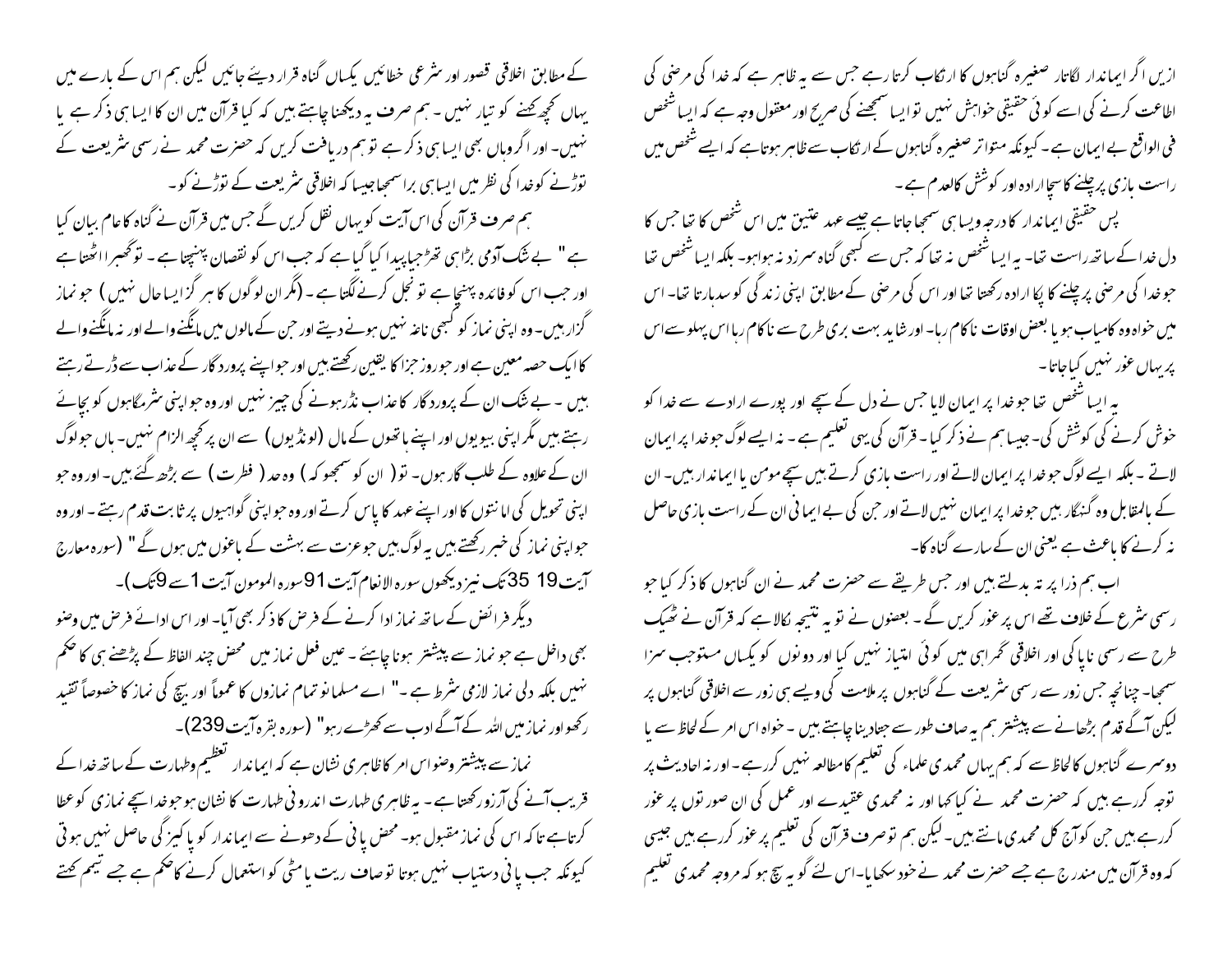یقینی ہے۔چنانچہ اس لفظ کا یہ استعمال ان آیتوں میں آیا ہے "بے شک نیک (الابرار) آرام ہوں گے " (سورہ مطففین آیت 22)۔ "بے ننگ نیکوکار (الابرار ) البتہ مزے میں ہوں گے (سورہ القطار آیت 13) ۔" لیکن بے شَک بد کار البتہ دوزخ میں ہوں گے " ۔ نیکو کار وہی لوگ کھلاتے ہیں حبو صاحب نیکی بیں جنہوں نے نیکی کی ہے۔اور یہ نیکی محض ظاہری عمل نہیں " یہ تحچھ نیکی نہیں ہے کہ گھروں میں ان کے بچھواڑے کی طرف سے آؤ بلکہ نیکی تو اس کی ہے جو پر ہمیز گاری کرے " (سورہ بقرہ آیت 185) "( مسلمانو) نیکی (البر) بہ نہیں کہ اپنا منہ مشرق بامغرب کی طرف کرلو بلکہ نیکی (السر) یہ نہیں کہ اپنامنہ مشرق یامغرب کی طرف کرلو بلکہ نیکی (السر) توان کی ہے حواللہ اور روز آخرت اور فرشتوں اور آسما فی کتابوں اور پیغمبروں پر ایمان لائے۔او رمال اللہ کی حب پر رشتہ داروں اور یتیموں اور محتاحوں اور مسافروں اور مانگنےوالوں کو دیا اور گرد نوں کے چھڑانے میں (دیا) اور نماز پڑھتے اور زکواۃ دیتے رہے ۔ اور حب ( کسی بات کا ) اقرار کرایا تو اپنے قول کے پورے اور تنگی میں اور تکلیف میں اور بلاچلی کے وقت میں ثابت قدم رہے ۔ یہی لوگ بیں حبوس<u>چہ نک</u>لے اور یہی بیں (ح<sub>ب</sub>ں كو) پر ہيز گار ( كھناچاہئے )"(سورہ بقرہ آيت 172 نيز ديكھوسورہ المومون 1 سے 10 اور سورہ الشعراء 181 سے 184 تک سورہ الدحر 7سے 10 اور سورہ الیل 17 سے 21 تک)۔

پہلااصول ایمان ہے۔ یعنی غدا پر ایمان لانا اور راستیاز شخص کی وہ ساری صفات حو بیاں اور خواص اسی سے پیدا ہو تی بیں۔ مذ کورہ بالا آیت میں تین امور کے لحاظ سے راستیاز شخص کا بیان ہوا۔ اول اس لحاظ سے کہ اس کا رشتہ خدا سے ہے ۔ کہ اس کا فرص بہ ہے کہ خدا پر وہ ایمان لائے اور حو تحیمہ اس نے منکشف کیا ہے اس کو مانے۔ دوم وہ اپنے ہم جنس سائیوں سے حوش سلو کی کے ذریعے خدا کو خوش کرنے کی آرزو ظاہر کرے۔ وہ ان سے سخاوت شفقت اور مروت کا سلوک کرے کیونکہ اس کی آرزو خدا کو حوش کرنے کی ہے ۔ سوم ۔ اور دین کے اصولوں کے مطابق اپنی زند کی سدبارے اور باقاعدہ دینی فرائض ادا کرے اور ہر حالت میں یعنی د کھ میں اور سکھ میں اپنی رفتار سے بہ ظاہر کردے کہ وہ خدا کی مرحنی کے تابع ہے ۔ اور خدا کے ساتھ ایسے برتاؤ خدا کی شکر گزاری کے ذریعے سے ظاہر کرے کیونکہ قرآن نےاس فرص کااکثر ذکر کیاہے۔

بیں ۔صرف خدا ہی ایماندار کو پاک کرتا ہے ۔لیکن ایماندار کا یہ فرص ہے کہ وہ اس پا کمیز کی کی تلاش کرے اور اس ظاہر ی نشان کے ذریعے سے اس کی اور اس کے قسول ہونے کی آرزوظاہر کرے ۔ چنانچہ یہ لکھاہے کہ " اگر تم بیمار ہو پاسفر میں ہو۔۔۔۔ اور تم کو یا فی میسر بنہ ہو توستھری مٹی لے کر اس سے شیم یعنی اپنے منہ اور باتھوں کا مسح کرلو۔ اللہ تم پر کسی طرح کی تنگی کر ٹی نہیں جاہتا بلکہ تم کو صاف ستھرارکھنا چاہتاہے اور نیز یہ چاہتاہے کہ تم پر اپنااحسان پورا کرے تاکہ تم شکر کرو" (سورہ مائدہ آیت 9 ) دل کی حقیقی پاکیز گی جس کے ساتھ ایماندار غدا کے نزد بک آسکتا ہے وہ غدا کاعطیہ

رسمی اور اخلاقی سٹریعتیں دو مختلف ومتفرق امور ہیں۔ یہ تو یقینی بات ہے لیکن جے ہم رسمی فر ص سمجھتے ہیں اس کو توڑنے میں قصور وار کا ارادہ اخلاقی طور پر بد ہوسکتا ہے ۔ یہاں محض فعل کا ذکر نہیں بلکہ فاعل کے ارادے و نیت کا ذکر ہے ۔ حبوشَّحص اسے گناہ سمجھ کے کرتا اس کے لئے وہ گناہ ہے۔ کیونکہ اس میں خدا کی بے اد بی ہے اور اس کی عظمت اور قدسیت پر حملہ ہے۔ اس مسئلہ پر ہم مسیحی نقطہ خبال سے نہیں بلکہ حصرت محمد کے نقطہ خبال سے نظر ڈالیں۔ہم یہ نہیں کھتے کہ رسمی اور اخلاقی سٹریعتیں مساوی ہیں بلکہ یہ کچتے ہیں کہ رسمی سٹریعت کے توڑنے سے آدمی اپنی ہی رائے کے مطابق خدا کی سخت بے ادبی کرنے کا مجرم شٰھیر تاہے اور یہی گناہ کی حقیقت ہے ۔ایسی سٹرع کا توڑنا پہ نادانستہ توڑنا بلکہ عمداً اور دانستہ توڑنا - بہ ظاہر کرتا ہے کہ وہاں بے ایما فی اور غدا کی گستاخا نہ مخالفت کی روح موحود ہے حس کا ہم ذکر کرچکے ہیں اور یہ روح ازروئے قرآن گناہ کی حزمیے ۔

اب ہم اس مصنمون کے ایک دوسمرے پہلو پر عور کریں گے کیونکہ ان مقامات سے ہم بہت کچھ سیکھ سکتے ہیں کہ حصرت محمد کے تصور گناہ کے بارے میں کیا تھے ۔ حن میں ان لوگوں کی صفات کا ذکر آیاہے حبو بہشت کے مکانوں میں آزاد انہ داخل ہوں گے۔ یعنی حبوخدا کے مقبول بیں۔ یہ لفظ " نیکوکار " (آل - ابرار ) قرآن میں عام معنی میں مستعمل ہوا ہے ۔ خاص کر ایسے لوگوں کے لئے حبن کا درجہ خدا کے نزدیک ایسا ہے حس سے ان کا بہشت کی خوشیوں میں داخل ہونا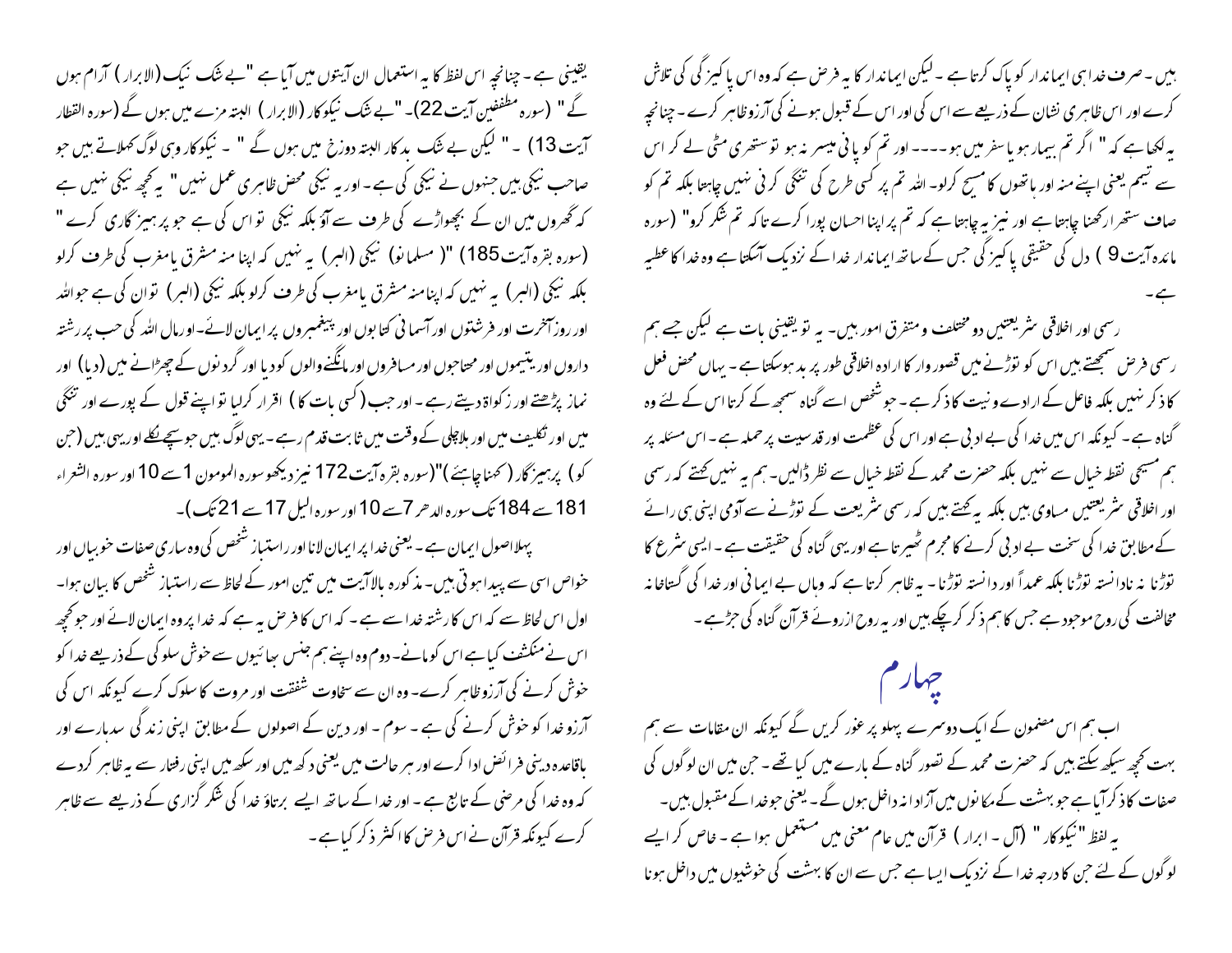ایے فرائض مثلاً خیرات کے ادا کرنے میں بھی خیرات دینے والے کی نیت یعنی خود نثاری در کار ہے ۔اسی کی وجہ سے اس فعل کی قدروقیمت ہو تی ہے ۔" (لوگو) جب تک ( خدا کی راہ میں ان چیزوں سے ) نہ خرچ کروگے حو تم کو عزیز بیں نیکی کو ہر گز نہ پہنچ سکو گے " (سورہ آل عمران آیت 86 ) ایک دوسمری آیت میں شیعب کے وعظ کو پسند کیا گیا۔ شعیب نے عملی دین کا تقاصا کیاحواس پر مشتمل تھا کہ آدمی اور آدمی کے مابین عادلانہ سلوک اور راست روش اور چلن ہو" پہیا نہ بھر کرد ما کرو اور نقصان پہنچانے والے نہ بنو - اور ترازو سبدھی رکھ کر تولا کرو اور لوگوں کو ان کی چییزیں کھی سے نہ دیا کرو۔ اور ملک میں فساد نہ بھیلاتے پھرواور اس سے ڈرتے رہو جس نے تم کواور اگلی خلقت کو پیدا کیا" ( سورہ الشعراء آیت 181 تا 184 تک) ۔

شفقت ہمدردی اور محتاج و بیکس کی مدد خدا پر حقیقی ایمان رکھنے اور خدا کو خوش کرنے کی سچی حواہش کے نشان بیں۔ اور کسی د نیاوی نفع یا فائدے کی خاطر پہ عمل میں بنہ آئیں بلکہ محض اس آرزوسے کہ خدا کا فضل وعنایت حاصل کریں "( بہ وہ لوگ ہیں حوابنی ) منتیں پوری کرتے ہیں اور اسی روز سے ڈر تے ہیں جس کی مصیبت پھیلی ہوئی ہے اور خدا کا حب کرکے محتاج اور یتیم اور قبیدی کو کھاناکھلادیتے ہیں اور (ان کو جتا بھی دیتے ہیں کہ ) ہم تو تم کوصرف خدا کامنہ کرکے کھلاتے ہیں ہم کو تم سے نہ بدلہ در کار ہے اور نہ شکر گزاری - ہم کو اپنے پرورد گار سے اس دن کا ڈرگک رہا ہے جب لوگ (مارے رنج کے منہ بنائے تیوری جڑھائے ہوں گے " ( سورہ دہر آیت 7تا 10 ) ۔اور پھر یہ لکھا ہے " اور حبو بڑا پرہسیز گار ہے وہ اس سےدور ہی رکھاجائے گاوہ ایسا (دل کا سخی ہے ) کہ اپنا مال (راہ خدامیں ) دیتا ہے تاکہ (اس کا نفس نجل کے عیب سے) پاک ہواور کسی کااس اس پر کوئی احسان نہیں (کہ اس دینے سے اس کو ) اس کا بدلہ اتارنا (مقصود ) ہے۔ اس کو توصر ف اپنے پرورد گار عالی شان کی رضاحوئی منظور ہے اور بس- اور خدا اس سے صرور راصی بھی ہوگا" ( سورہ اللیل آیت 17 تا 21)۔

ایسے اعمال کی اخلاقی قدروقیمت مختلف صور توں میں مختلف ہوگی۔ کیونکہ ان کا انحصار پرستاروں کی نہت پر ہے ۔حوافعال کی بذات حود قابل تحسین بیں ان کے پورا کرنے میں ایماندار کی دی حالت اس فعل کو حقیقی اطاعت وعبادت کا فعل بنا تی ہے۔ سارے اخلاقی اور روحا فی اور رفاہ عام

ظاہری یاعقلی طور سے اس تعلیم کو ماننے کے ساتھ ساتھ روح کی روحا فی واخلاقی حالت ایسی ہوجو کہ باطنی خالص تیقن کا پھل ہے " یہ (لوگ ) اس روز یہ نسبت ایمان کے کفر سے نزدیک تر تھے۔منہ سے ایسی بات کھتے ہیں حبوان کے دلوں میں نہیں " (سورہ آل عمران آیت 161)اور حب کہ خلوص قلبی سے بھی یہ تعلیم مان لیں۔ اور خدا کو خوش کرنے اور اس کی اطاعت کرنے کی آرزو دل میں موجود ہو پھر بھی پورا ایماندار بننے کی خاطر تحچھ اور بھی در کار ہے ۔ اس کو فرمانسرداری اور اطاعت کے سبق سیکھنے ہیں جب تک کہ وہ دل نشین نہ ہوجائیں اور اس کی زند گی کا حزو بن جائیں اور اس کا دل اور مزاج بدل نہ جائے ۔ " عرب کے دیہا تی تھتے ہیں کہ ہم ایمان لائے ۔ ان سے کہہ دو کہ تم ایمان نہیں لائے - باں یوں کھو کہ ہم مسلمان ہوگئے اور ایمان کا تو ہنوز تہارے دلوں میں گزر تک بھی نہیں ہوا" ( سورہ حجرات آیت 14) اور مومن کے فرائض ادا کرنے میں اطاعت کاظاہری فعل ہی کافی نہیں کہ آدمی ٹھیک بہ فیصلہ دے سکے کہ ایسافعل مناسب طور سے اداہوا یا نہیں ۔ ان ظاہر ی اعمال کےمطابق اندرو فی دینداری ہو فی چاہئے جس کا ظاہری ظہور بہ اعمال بیں۔حن لو گوں نے ظاہری عمل تو کئے لیکن پاطنی مزاج وطبعیت اس کے مطابق بنہ بنائی وہ خدا کی نظر میں مقبول نہیں ہوسکتے۔دیکھوسورہ توبہ آیت53 تا 54 (اے پیغمبر ) ان لوگوں سے کہہ دو کہ تم حوش دلی سے خرچ کرو یا بے دلی سے تہاری خیبرات تو ( غدا کے باں ) کسی طرح قبول ہو ئی نہیں۔ کیونکہ تم نا فرمان لوگ ہو۔ اور ان کی خبیرات کے قبول ہونے کی اور کوئی وجہ مانع نہیں ہوئی۔گگریہی کہ انہوں نے اللہ اور اس کے رسول کی نا فرما فی کی اور نماز کوآتے ہیں تو بس الکسائےہوئے اور خرچ کرتے ہیں تو بس یدد کی سے

کیونکہ خدا کے سامنے حوقر یا ٹی گزار ٹی جا تی ہے وہ بھی اطاعت کا نشان ہے اور حب تک کہ ایماندار اور تائب دل سے گزرا فی نہ جائے وہ مقبول نہیں ہوسکتی ۔" حبولوگ ان چیزوں کا ادب ملحوظ رکھتے جو خدا سے نامزد کی گئی بیں تو یہ دلوں کی پر ہمیز گاری میں داخل ہے " (سورہ حج 33آیت ) حواو نٹ قربا فی میں خدا کے سامنے گزرانے جائیں ان کی نسبت اسی سورہ کی 37آیت میں یہ لکھاہے " غدا تک نہ تو ان کے گوشت ہی پہنیجتے ہیں اور نہ ان کے حون بلکہ اس تک تہاری پر ہیپز گاری اور فرماں برداری پہنچتی ہے۔"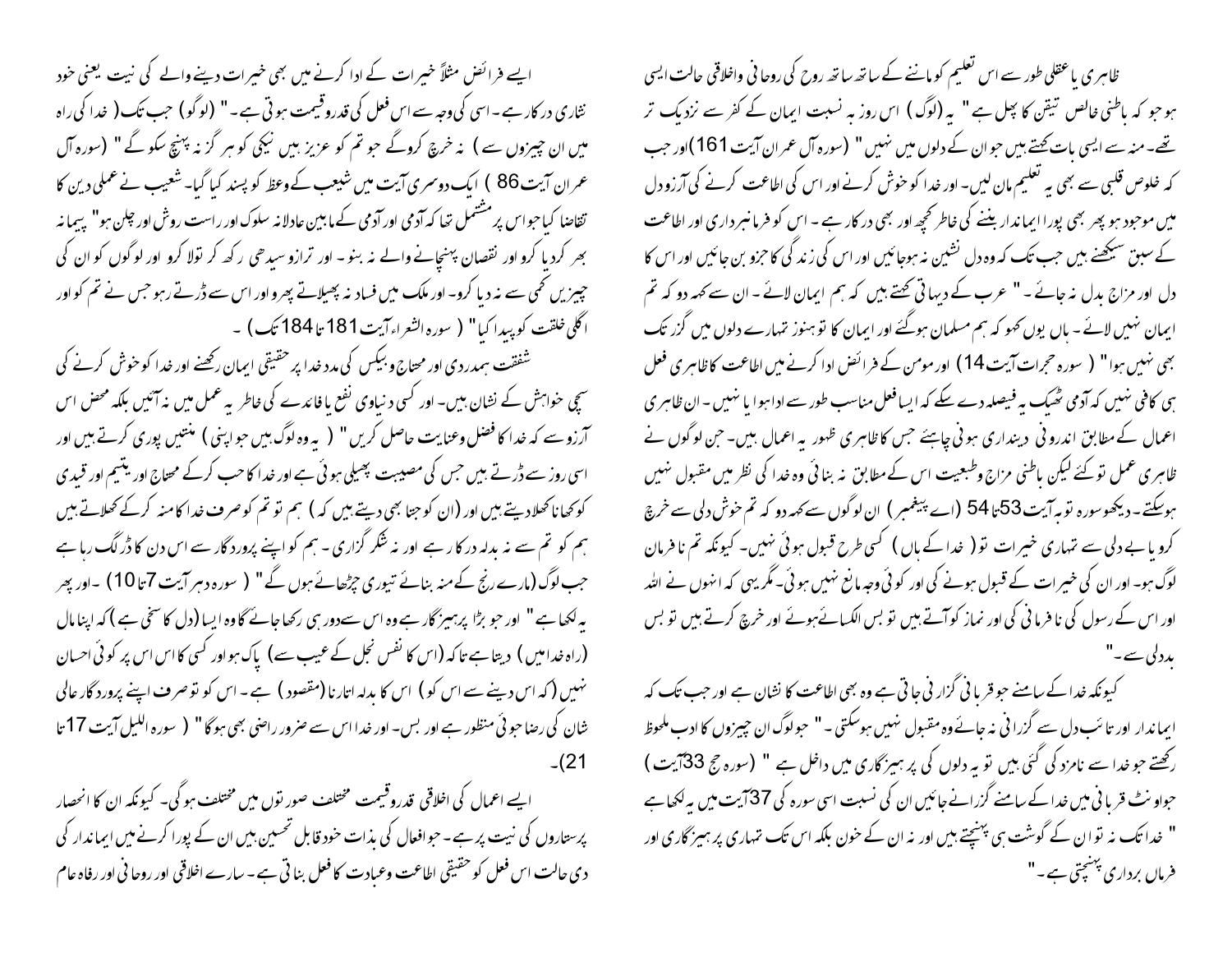کے کاموں کا جیٹمہ اس امر کو حقیقی طور پر تسلیم کرلیاہے کہ خدا کون ہے اور آدمی کاشخصی رشتہ اس سے کیا ہونا چاہئے ۔ اور ان کوہم صرف غدا کو خوش کرنے کی نیت سے بحالائیں اوراپنے دل کواظمینان دیں کہ وہ خدا کے سامنے قبولیت کے قابل ہیں۔ الغرض وہ خدا ہی کو مد نظر رکھ کر اور اس کے قبول ہونے کی خاطر سے عمل میں آئیں۔ اور اس کے برعکس ہم یہ نتیجہ نکالیں کہ حصرت محمد کی تعلیم کی رو سے وہ فعل خدا کو نا پسند ہے جس میں خدا کوخوش کرنے کی آرزو کالعدم ہے - اور خاص کر ایسامزاج ان میں پایاجاتا ہے حبوا نسان کوخدا کامخالف بنادیتا ہے۔

پس حبوانسان خدا کو حنوش آتا ہے اس کی صفات اور حنو بیوں کالحاظ کرکے بھی یہی نتیجہ لکلتا ہے حبو ہم بیان کر آئے ہیں۔ پس ازروئے قرآن حبو اصول گناہ کی تہ میں چھپا ہوا ہے وہ یہی بغاوت وعنیر مساحی کی روح ہے حبو یا توخدااور اس کے فرائض کو بالکل نظر انداز کردیتی ہے یاعرور اور گستاخانہ سپری سے خدا کی مخالفت میں کھڑی ہو تی ہے وہ یہی بغاوت وعنیر مختاجی کی روح ہے حبو یا توخدا اور اس کے فرائض کو پالکل نظر انداز کردیتی ہے یا عرور اور گستاخا نہ سیری سے خدا کی مخالفت میں کھڑی ہو تی ہے ۔ پس گناہ دل کی ایک خاص حالت کا نام ہے ۔ انسان کی مرضی کا باعنیانہ فعل حس کی وجہ سے انسان اپنے جائز خداو ند اور مالک کامقابلہ کرنے پر آمادہ ہے ۔اور حبوشخص اس حالت میں ہوتا ہے اس کے سارے افعال حنواہ وہ الهیٰ احکام کے ظاہرِ امطابق ہوں یا نہ ہوں وہ گناہ آلود بیں۔ دل کی ایسی اندرو فی اطاعت کے بغیر فرمانسر داری بھی نیکوکاری نہیں بلکہ گناہ آلودر پاکاری ہے ۔

اب ہم اس امر پر عور کریں کہ ازرونے قرآن سٹریف گناہ کے بارے میں انسان کی حالت یا درجہ کیا ہے - اور یہ سوال کریں کہ ازرونے قرآن آدمی بحیثیت آدمی ہونے کے گناہ آلودہ ہے ؟ میں یہ ببان کرآیا ہوں کہ ازرونے قرآن انسانی ذات اس نتیجے کی طرف لے جاتی ہے کہ حصرت محمد کی نظروں میں آدم کی افتاد گی میں نوع انسان سٹر یک نہیں۔حس انسانی ذات کو ہم میراث میں اپنے ہیں وہ گناہ آلود تہیں۔ یہ صرف تحرور ہے اور جلدی سے بدی میں مبتلا ہوجاتی ہے ۔ نوع انسان بذات حالت گناہ میں نہیں اور نہ اس کی ذات میں کو ٹی ایسی شئے ہے ۔حبوذات کہ وہ میراث میں لیتا ہے ۔ ہوگیا۔ محمدی علماء نے بہت سی حدیثوں سے اس امر کی تشریح کی ہے کہ کیوں سارے آدمی گنہگار

بیں۔ کیونکہ ان کوقرآن میں کوئی ایسی بات نہ ملی حس میں صریح پہ تعلیم ہو کہ آدمی اپنی پیدائش اور ذات ہی سے گنہگار ہے ۔ پس گناہ ایسی حالت نہیں جس میں وہ پیدا ہوا ۔ روح ( نفس ) پاک اور راست پیدا ہو تی ہے لیکن حبو یدن اسے ملاہے حس میں شہوت وجذبات پائے جاتے بیں وہ روح کے اعلیٰ اور یاک ارادوں کو تھینیج کرنیچے لے آتا ہے ۔ وہ کمزور ہے اور آسا فی سے گناہ میں گر پڑتا ہے ۔لیکن گناہ میں گرنے کی قابلیت اور تھر دوری ازرونے قرآن حرم میں داخل نہیں۔ گناہ کی طرف رعنبت کی تشریح ہم کرچکے ہیں کہ اس سے محصٰ بہ مراد ہے کہ گناہ ہمہ جا اور ہمہ اوقات بدی اور نہائیت زبردست آزمائش ہے سارے انسان گنہگار بیں نہ اس لئے کہ وہ گناہ میں پیدا ہوئے بیں لیکن اس لئے کہ وہ کحمزور پیدا ہوئے بیں اور فر داً فر داً کرکےوہ گر پڑے اور مجرم ہوگئے۔لیکن قرآن میں کسی جگہ گناہ آلود مزاج کا ذکر نہیں آیا ۔خدا کی طرف دل اور روح کے اس رخ کا نام گناہ ہے نہ نوع انسان کی طبعیت کا نام۔ باعنانہ خیال تو گناہ نہیں وہ تو صرف گناہ کے لئے آزمائش ہے ۔ انسانی ذات میں کوئی گناہ آلود رعنبت نہیں جس کی بیخ کنی در کار ہو۔ یہ ممکن ہے کہ گناہ آلودعادت ہو۔لیکن بہ افراد کی عادت ہے نہ ِ نوع کی۔ اور یہ <sup>کس</sup>ی عادت ہے نہ <sup>طب</sup>عی۔

فی الواقع قرآن میں گواس بات کا ذکرآبا کہ ظاہری اطاعت کے سوانحچھ اور بھی در کار ہے تو بھی بہ خیال پا باجاتا ہے کہ گناہ کا تعلق افعال سے ہے نہ میلان طبع اور مزاج سے ۔ اس مصنمون کے بارہ میں زیادہ روحا فی تعلیم غالباً اس آیت میں مندرج ہے جہاں یوسف کھتا ہے کہ " میں اپنی نسبت نہیں کھتا کہ میں پاک صاف ہوں کیونکہ نفس (انسانی) توآدمی کو بدی کےلئے ہمیشہ اسارتا ہی رہتا ہے " (سورہ یوسف آیت 53 نیز دیکھوسور الحزاب آیت 53) شاید کوئی یہ کھے کہ ان الفاظ سے صرف یہ مراد ہے کہ گناہ ظاہری فعل سے کچھ زیادہ ہے ۔اگر یہ درست بھی ہو تواس سے یہ مراد نہیں ہوسکتی کہ گناہ دل کی حالت یا مزاج کا نام ہے ۔اس آیت میں دلی یا اخلاقی فعل کا ذکر ہے ۔ یعنی بدی کی طرف بالرضا آرزو - لیکن اس میں بہ تعلیم بہ نہیں کہ گناہ حالت ہے - جیسا ہم کھہ آئے - گناہ کا دل کا برتاؤ ہے نہ اس کی طبعیت ۔اس لئے جب ہم گناہ کے نتیجے اور شرے دیکھتے ہیں جیسا کہ قرآن میں ان کا ذکر ہے۔ توہمیں بہ ملتا ہے کہ وہ محض سمزااور خسارہ بیں حواس لئے سمرزد نہیں ہوئے کہ گناہ کیا تھا بلکہ اس لئے تا کہ ظاہر کردے کہ اس گناہ میں کس شئے کا عدم تھا۔ نہ اس لئے کہ گناہ ایساٹھناؤ نا تھا کہ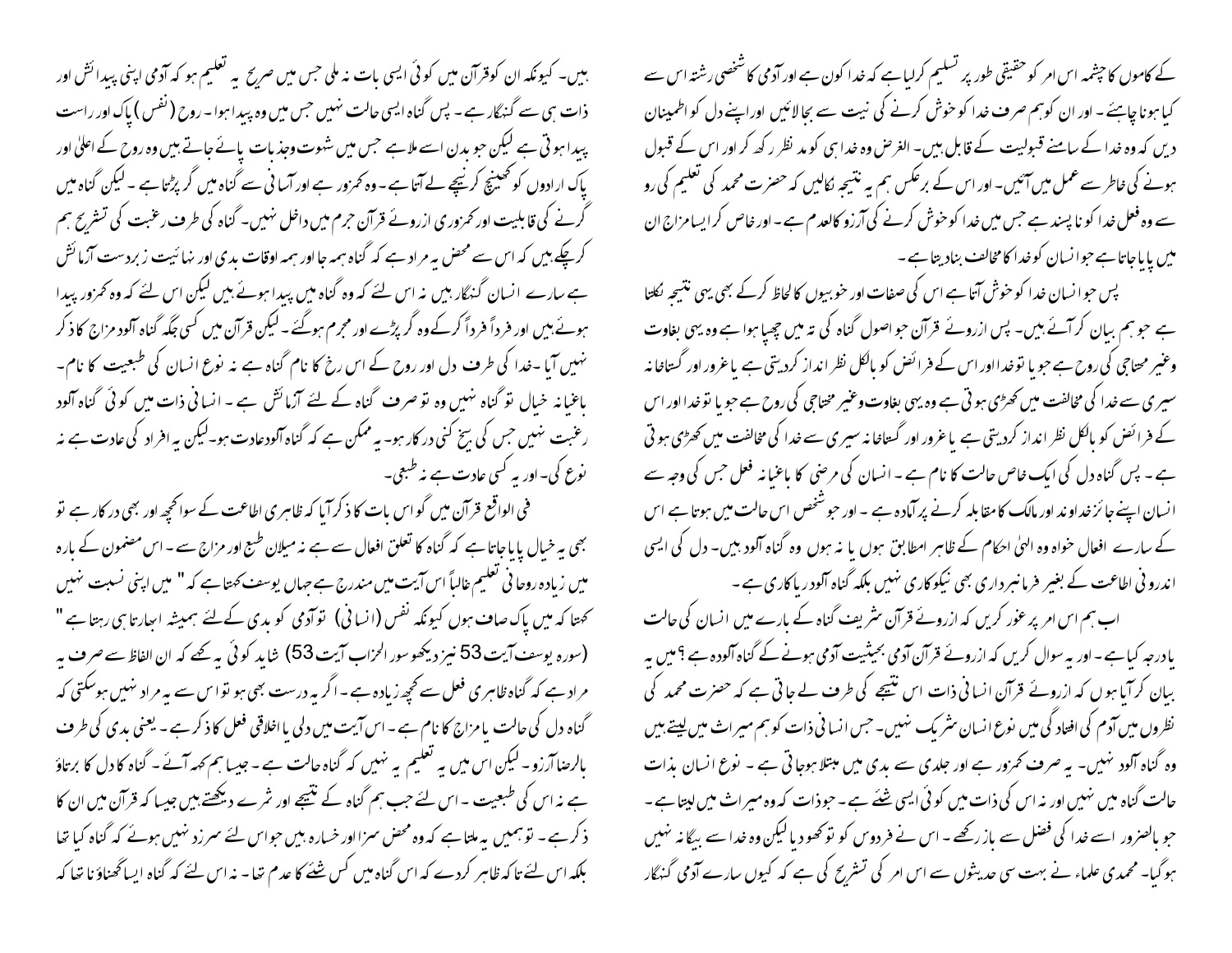عنرورت نہیں کیونکہ یہ توحاصل ہوہی جاتی ہے ۔ حصرت محمد لتَّ اَلِیَّتِہُمْ نے تھمیں یہ صاف ذکر نہیں کیا کہ پاک وقدوس خدا کی نظر میں دل کے عمجزوزاری کی صرورت ہے اس لئے حس کا تجربہ انہوں نے خود ښیں کیا دوسروں سے بھی وہ طلب ښیں کرتے - شاید دل کی شکسٹگی وعجز کا ذکر کسی قدر اس آیت میں پایاجاتاہے ۔" تم سب کاخداخداۓ واحد ہے تواسی کے فرماں بردار بنواور عاجزی کرنےوالے بندوں کو خوشخبری سنا دو حوایے نیک بیں کہ حب خدا کا نام لباجاتا ہے کہ نوان کے دل لرزااٹھتے بيں۔" (سورہ حج آيت 35 تا36 نيز ديھوسورہ النبياء آيت 90)۔

ابتدامیں اکثر مسلمان عذاب دورج کے ڈر سے زند کی بسر کرتے تھے۔ احیاء العلوم کی فصل برشہادت الخوف میں بار بار ذکر ہے کہ کسی نہ کسی وقت بہت مسلمان بہ کہا کرتے تھے کہ کاش خدا ہم کو ہوا کے پر ندے یامیدان کے جرند یا بے جان اشیاء مخلوق کرتا تا کہ ہم کوخدا کے سامنے حواب دینا نہ پڑتا۔ بعصنوں کی نسبت ذکر ہے کہ حب کسجی انہوں نے آئندہ حہان اور ان عذابوں کی حقیقت کو حبوقبر کی دوسمری طرف تیار تھے جانا توغش کھا کر گر پڑے۔اس حہان کے فانی اور عنیر حقیقی ہونے کا احساس اور عاقبت کے حقیقی ہونے کا احساس بعصوں کے دلوں میں ہر وقت موجود تھا۔ اس کے صنمیمہ میں حس مقام کا اقتباس دیا گیاہے کہ اس کے لفظی ترجمے سے یہ بخو بی ظاہر ہے۔ یہ تجربہ ابوبکر ا بوذر ،عثمان عائشہ اور عمر جیسے ایمانداروں کا تھا۔ حواسلام کے مشلم پیشوا تھے اور ما بعد زمانوں میں حن کی تقلید کی آرزوایمانداروں کو تھی۔

امام عزالی کی زندگی کے سارے احوال میں کو ئی پتہ نہیں ملتا کہ ایسے ایمانداروں کو گناہ کی حقیقی قائلیت یا احساس حاصل تعا- ان کومحص به احساس تعا که اس نئے مذہب سے دل اور روح کو کو ٹی حقیقی تشفی حاصل نہ ہو ئی ۔ ان کو کبھی اس یقین کااحساس نہ تھا کہ ان کے گناہ بخشے گئے اور اس لئے وہ دوزخ کے حوفناک عذاب سے پچ گئے ۔ مجرموں کو حن حوفناک عذابوں کا ڈر دلایا گیا تھا وہ ہمیشہ ان کی آنکھوں کے سامنے تھا۔لیکن بہ گناہ کی قائلیت نہ تھی۔ بہر حال قرآن اور اس کی تعلیم کی نسبت ہم اتناکھہ سکتے ہیں کہ اس امر کے ماننے کی کوئی

معقول وجہ نہیں ملتی کہ خود حصرت محمد کو گناہ کی قائلیت کا ایسا احساس تھا یا انہوں نے ایمانداروں سے یہ مطالبہ کیا ہو کہ ایسا تجربہ ہونا چاہئے۔اس کی تعلیم توزیادہ تربیہے کہ گناہ گوخدا کے خلاف

حس سے ایسے دور تک پہن<u>چنے</u> والے نت<del>یجے لگ</del>ے بلکہ اس لئے کہ جہاں گناہ ہے وہاں اطاعت نہیں ہوسکتی۔ اس لئے یہ عدم اطاعت ہے نہ گناہ کی عملی موجود کی حس کی وجہ سے سمزااور عذاب ملتا ہے ۔ ہم نے یہ بھی دیکھ لیا کہ آدم کی تو بہ محض اس امر کا افسوس تھا کہ وہ ایسے فعل کا مرتکب ہوا جس سے اس کی ذات کو ایسا بڑا نقصان پہنچا۔ اور قرآن کے بہت دیگر مقامات میں یہی تصور پایا جاتا ہے گناہ کے لئے توبہ محض بہ ارادہ ہے کہ میں آئندہ کو بہتر کروں گااور اس کے ساتھ اس نقصان کے لئے افسوس ہے حبو گناہ کی وجہ سے اس کو حاصل ہوا۔ اس میں یہ خیال مطلق نہیں کہ گناہ نے انسان کو خدا سے بیگانہ

ازروئے قرآن گناہ کے متعلق تعلیم کا بیان ختم کرنے سے پیشتر ایک اور بات کا ذکر کرنا بھی مناسب ہے - اور وہ یہ ہے کہ " گناہ کی قائلیت " یا گناہ کا احساس " ہم اپنے سے یہ سوال پوچھے بغیر نہیں رہ سکتے کہ آیاحصرت محمد کو گناہ کا حقیقی احساس تھا یا نہیں - اور یا انہوں نے دوسمروں میں ایسا احساس گناہ پیدا کرنے کی کوشش کی۔ بہ نہایت اہم سوال ہے اور قرآن کی تعلیم کامطالعہ کرتے وقت اس کی صرور تحقیقات ہو ٹی چاہئے - پھر بھی یہ باد رکھیں کہ گناہ کے بارہ میں قرآن کی تعلیم کی وقعت کے ساتھ گواس کوعلاقہ ہو لیکن یہ مسئلہ گناہ سے چنداں متعلق نہیں۔ممکن ہے کہ کسی کو گناہ کے مسئلہ کا ٹھیک اور پورا علم

حاصل ہو تو بھی گناہ کا احساس اسے حاصل نہ ہواور گناہ سے دل قائل پذیبو۔ بہ دو نوں لازم ملزوم نہیں۔ بلکہ برعکس اس کے بہ ممکن ہے کہ کسی کو گناہ کے مسئلہ کا پوراعلم حاصل نہ ہو۔لیکن گناہ کا بڑا احساس ہو۔ گناہ کی ذات حقیقت کے بارے میں کسی رائے رکھنے پر گناہ کے احساس کا انحصار نہیں۔ بلکہ خدا کی قدسیت کے احساس کے آگے دل وضمیر کے تھل جانے اس کا علاقہ ہے ۔

قرآن کے ورقوں سے یہ ظاہر نہیں ہوتا کہ حصرت محمد ملتی ایک کو گناہ کا کوئی گھرا احساس تغا۔ انہیں تعجب ہے کہ آدمی خدا کی مخالفت میں ایسی سثرارت اور بے قوفی کرتے اور قول وفعل سے اس کامقابلہ کرتے ہیں۔ تو بھی حب انہوں نے فروتنی سے توبہ کرنے اور غدا پر ایمان لانے کی ان کو دعوت دی توانهوں نے کسی جگہ خستہ وشکستہ دل کی صرورت ظاہر نہیں کی۔ سارے قرآن میں پیغام یہ ہے کہ توبہ سچے دل سے ہو۔ یہ تو آسان بات ہے ۔ لیکن معافی کے لئے چنداں نکلیف کرنے کی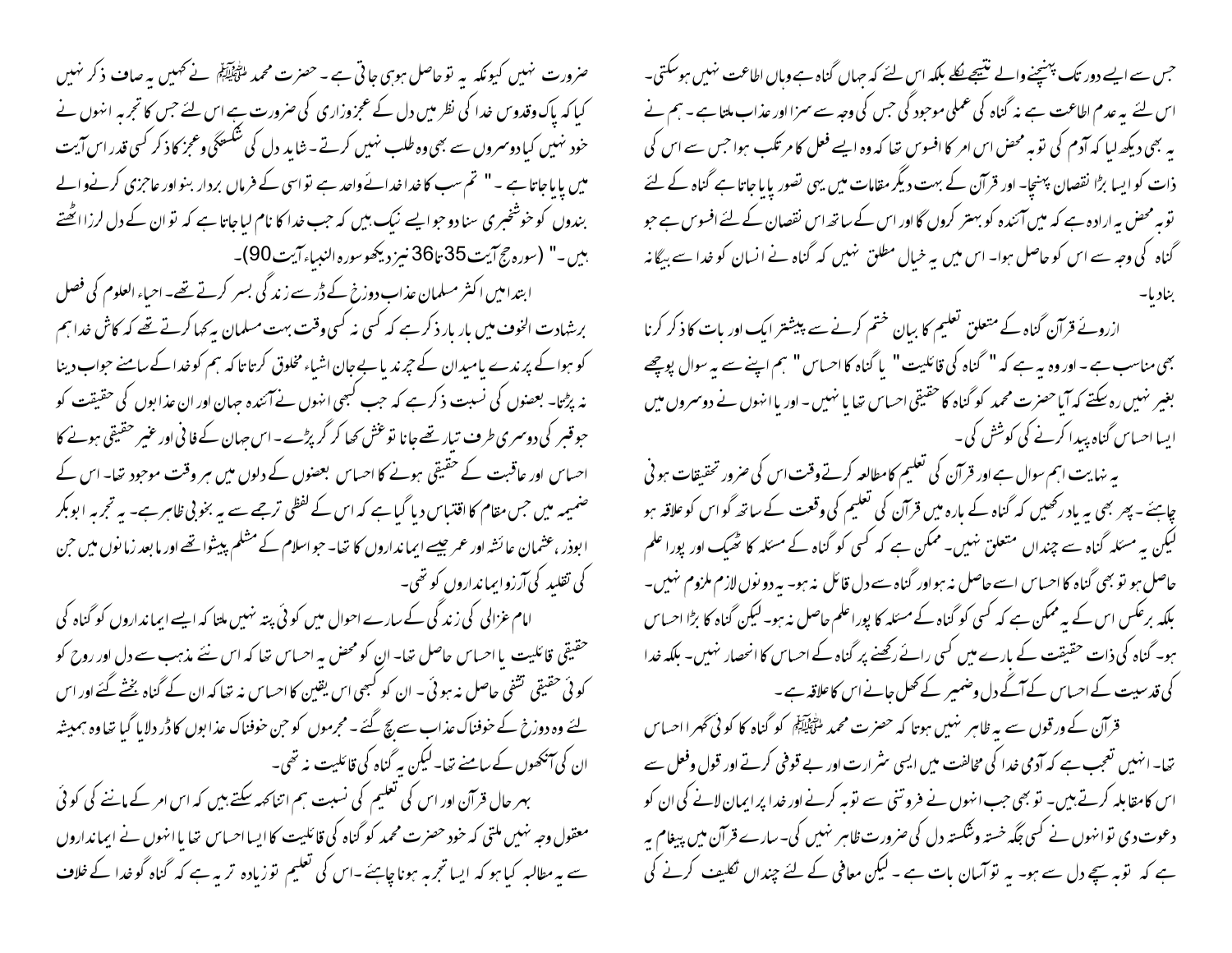امام عزالی کی تصنیف احباء العلوم سے چند مفصلہ ذیل اقتباسات دیئے جاتے بیں (قاہرہ میمونیہ حیایہ خانہ 1322 ہجری) حن سے ظاہر ہوگا کہ امام صاحب کا خیال اس امر کیا تھا-" کسی شیخ نے بسٹر بن حارث کو خواب میں دیکھا اور <sub>ک</sub>ہا کہ ابو نصریت الطمار اور عمدالوہاب الوراق نے کیا کیا ہے۔" اور اس نے کہا" میں نے اس کو کسی ساعت خدا کی حصنوری میں چھوڑا ہے کہ وہ کھا پی رہے ہیں " میں نے کہا" اور آپ" اس نے حواب دیا کہ غداجا نتا تھا کہ مجھے کھانے پینے کی چنداں اشتہا نہ تھی اس لئے اس نے مجھے اپنا دیدار بخشا۔"

"علی ابن الموافق کے بارے میں روایت ہے کہ اس نے کہا" میں نے خواب میں دیکھا کہ گویا میں جنت میں داخل ہوا اور میں نے ایک شخص کو دستر حوان کے پاس کھڑے دیکھا اور دو فرینتے اس کے داہنے اور پائیں باتھ کھڑے تھے اور مبر طرح کی نعمتوں کے نوالے اس کے منہ میں دے رہے تھے اور وہ کھاریا تھا ۔ اور میں نے ایک شخص کو جنت کے دروازے پر کھڑے دیکھااور حبوآدمیوں کے چہروں کی دیکھ بھال کررہا تھا۔ کسی کووہ اند رجانے دیتا اور کسی کووہ لکال دیتا تھا۔" اس نے کہا " (وہ کھتا گیا ) بھر میں ان میں سے دو کے پاس سے گذر کر مقدس چار دیواری میں گیا اور میں نے ادیق العرش میں ایک شخص کو دیکھاجوا پنی نظر پھیر کرخدا کودیکھ رہا تھا (خدااس کوسمر فراز کرے) اور اس نے ایک لحظہ کے لئے بھی اپنی آنکھ اس طرف سے نہ اٹھائی ۔" اور میں نے رصنوان سے کہا" پہ کون ہے"؟اس نے حواب دیا" معروف آل کرخی عبداللہ (وہ یہ کررہاہے ) نہ نار جہنم کے حوف سے نہ خدا کے جنت کے لالچ سے بلکہ خدا کی محبت کے باعث اور خدا نے اس کو بہ عطا کیا ہے کہ روز قیامت تک اس کادیدار حاصل کرتارہے" ( چہارم صفحہ 221)۔ امام عزالی نے ( چہارم صفحہ 222) بہ گھنام آیت اقتیاس کرکے اس کی یوں تسٹریح کی : "اس سے عنبر حاصر ہونااس کی گگ سے بد ترہے۔" اور اس کی حصنوری میں رہنا اس کے جنت سے بہتر ہے ۔"

سخت قصور ہے تو بھی ایسے شئے نہیں حوانسان کوایسی حالت میں رکھ دیتا ہے جہاں وہ نحات کامحتاج ہے ۔ خدا انسان کو مخلصی نہیں دیتا ۔ وہ اس کی توبہ پر محض معاف کردیتا ہے ۔ کیونکہ جب کہجی انسان خدا کی طرف رحوع ہوتاہے تو خدااس کے لئے رحیم ورحمنٰ ہے ۔اس معاملے میں حصرٰ ت محمد نے نوع انسان کو کچھ ان الفاظ میں پیغام پہنچایا" اسے ہمارے بندو جنہوں نے (گناہ کرکے ) اپنے اوپر زیاد تیاں کی بیں۔ اللہ کی رحمت سے محروم یہ رہو۔ کیونکہ اللہ تمام گناہوں کومعاف فرماتا ہے ۔ اور وہ بے شک بڑا بخشنے والا مہریان ہے " (سورہ الزمر آیت 54 نیز دیکھو سورہ الحجر آیت 55 تا 56 سوره العنكسوت آيت 22 سوره الممتحنه آيت 13)-